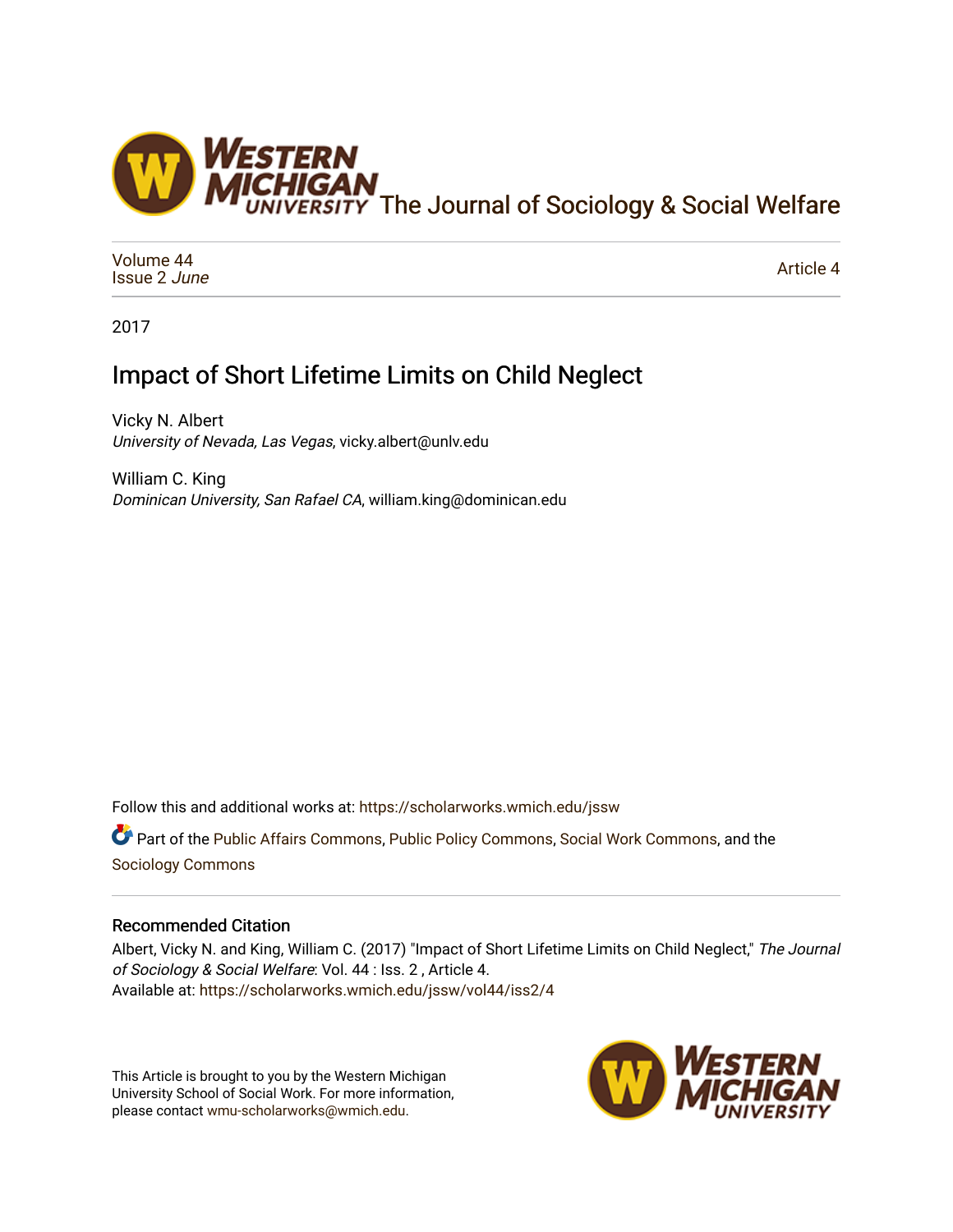# Impact of Short Lifetime Limits on Child Neglect

# Cover Page Footnote

Several people helped shape the present study. First and foremost, I would like to thank Dr. Ron Haskins from the Brookings Institution in Washington, D.C., with whom I collaborated on a project entitled "The Responsiveness of the Temporary Assistance for Needy Families Program during the Great Recession". This project laid the foundation for some of the present study. Second, I would like to thank my research assistant, Ashley Fossile who made the analyses of the secondary data possible. Finally, I would like to thank all of those who provide us with secondary data, including folks from Cornell University. Page 11 Great Recession" in 2014. This project laid the foundation for the present study and led me to further explain TANF case- loads with states' severe policies during the recession. Dr. Has- kins' suggestions during this study were always useful. Second, I would like to thank William King, whose mathematical sup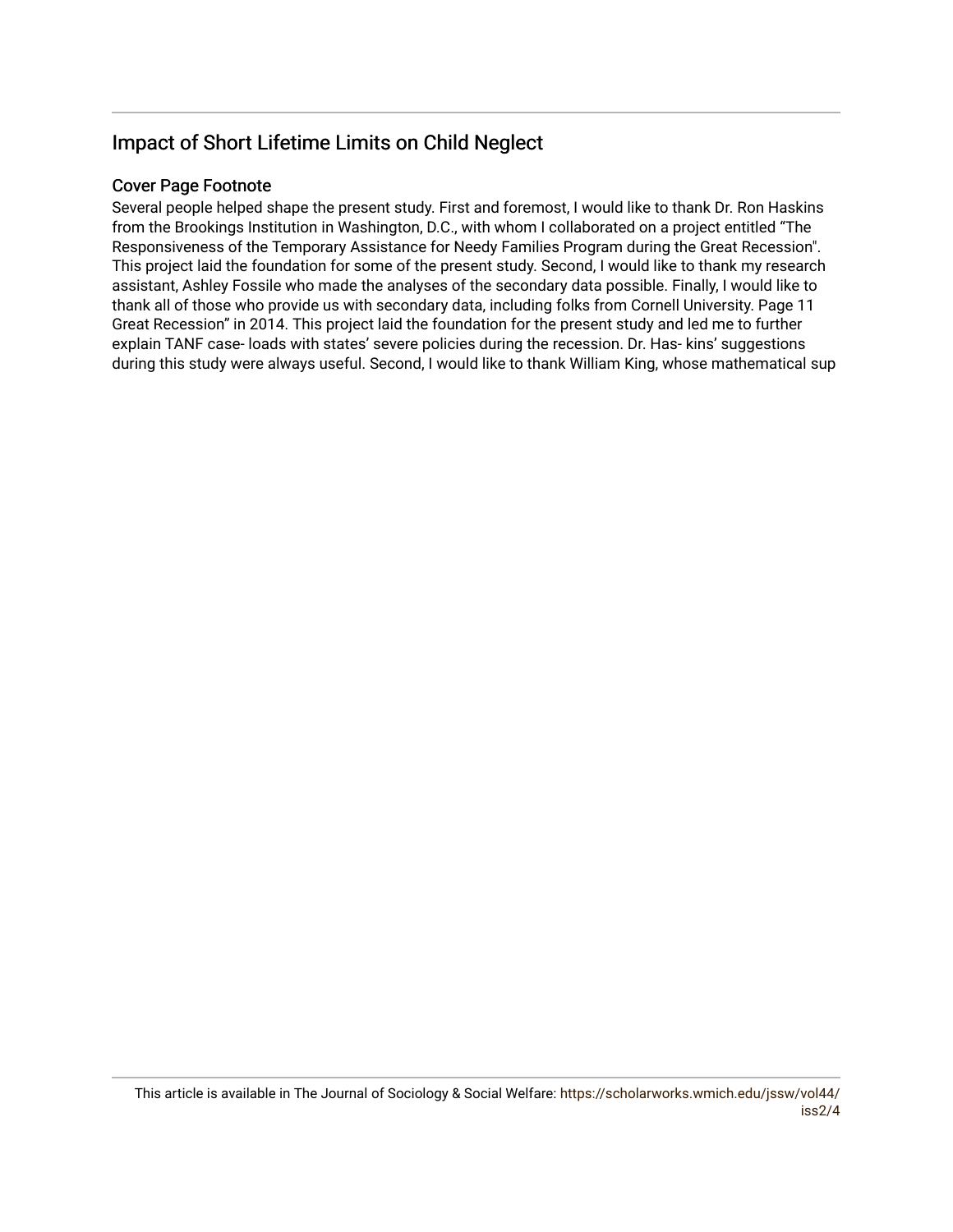# Impact of Short Lifetime Limits on Child Neglect

Vicky N. Albert *University of Nevada, Las Vegas*

# William C. King *Dominican University, San Rafael CA*

*The Great Recession that officially began in December 2007 nationally resulted in a loss of income on the part of many families with children who, in turn, relied on a variety of safety nets, including cash assistance from Temporary Assistance for Needy Families (TANF) program. Loss of income has been recognized as a major risk factor of child maltreatment, in particular child neglect. During its 2007 recession, Arizona shortened its TANF lifetime limits substantially, which resulted in transfer income losses for many families with children on TANF. Using time-series analysis, the present study determines the relative impact of TANF's shorter than 60-month time limits on Arizona's child neglect caseload. This paper shows that there is a strong inverse relationship between child neglect and the decrease in the number of families receiving cash assistance from TANF. Key findings reveal that all else constant, under the presence of 36-month time limit there was an increase of 190 children substantiated for neglect in the state of Arizona (p < .001). The corresponding figure under the 24-month lifetime limit was 461 cases per month (p < .001). This study reminds us that policies in one program should not be implemented in a vacuum but rather that their consequences for children and families in related programs need to be closely analyzed.*

*Key words: Lifetime limits in Arizona, Child neglect during the Great Recession, Short lifetime limits, TANF program and child neglect, loss of income and child neglect, substantiated neglect cases*

Journal of Sociology & Social Welfare • June 2017 • Volume XLIV • Number 2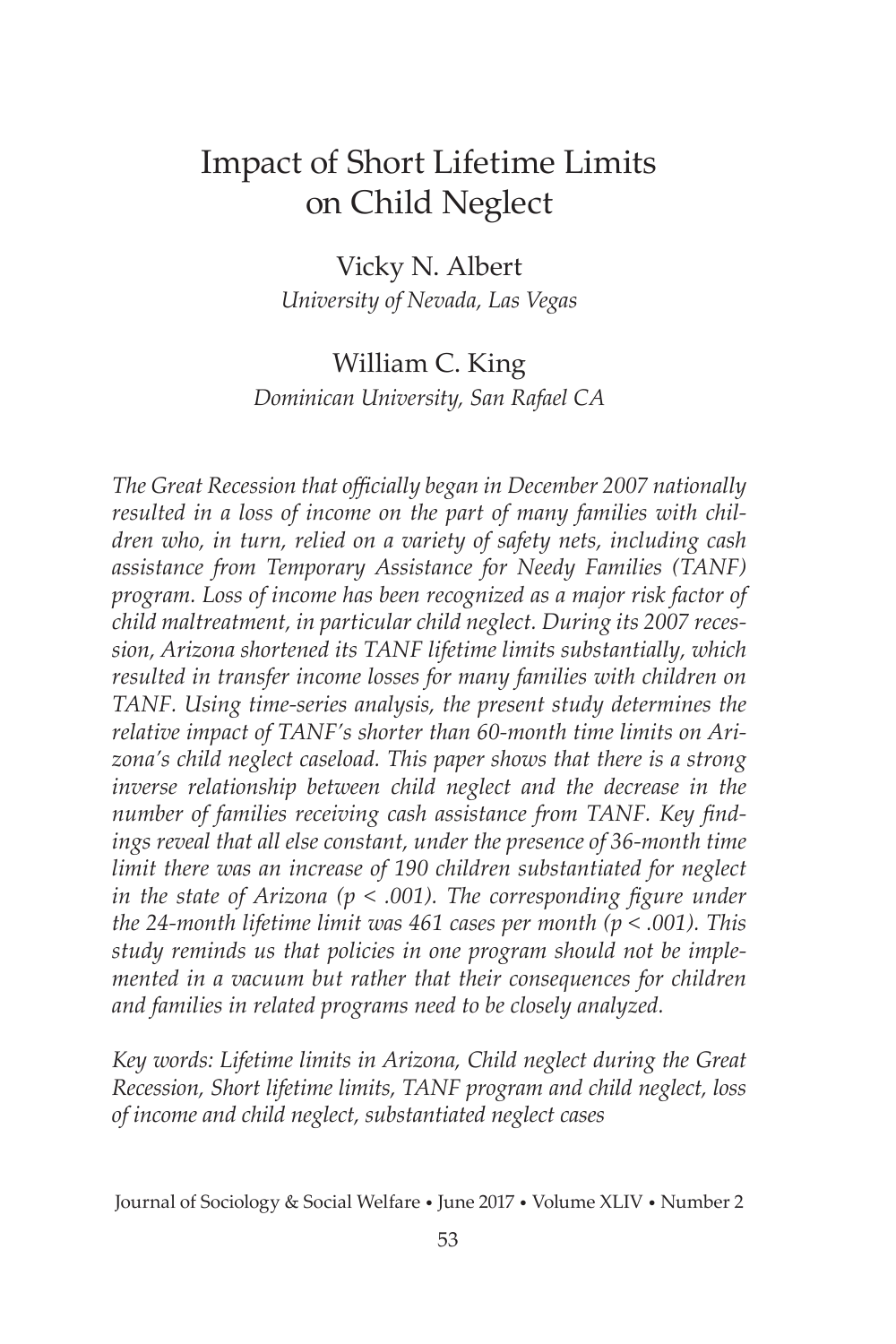The Great Recession that officially began in December 2007 and ended in June 2009 was the most severe recession in the United States since the Depression of the 1930s. Because of this major economic downturn, millions of Americans lost their market income and relied on a number of federal and state programs designed to provide people with cash and other benefits when they fall on hard times. One of these programs is the Temporary Assistance for Needy Families Program (TANF), commonly referred to as "welfare." This program, as well as its predecessor, Aid to Families with Dependent Children (AFDC), provides cash assistance to needy families with dependent children (Haskins, Albert, & Howard, 2014).

In all but 4 states, enrollment in the TANF program increased in response to rising unemployment. The average growth rate of TANF caseloads during the states' recessions was about 26 percent (Albert & Lim, 2017). TANF caseload increases, however, varied substantially between states, partially because the severity of the recession differed significantly between states, and partially because of TANF policy shifts which also varied across the states (Haskins et al., 2014). The present study focuses on Arizona, where during its recession, the unemployment rate increased by 209% and the TANF caseload increased by lower than average rate of 6%, 11 months after the unemployment rate began to increase (Albert & Lim, 2017). Because Arizona substantially shortened its lifetime limit policies under TANF, Arizona's TANF caseload began to fall sharply in 2009.

Some families who lost their market income during the recession turned to TANF; some also lost their transfer income because Arizona implemented severe TANF policies. In 2009, Arizona cut its benefits by 20% and concurrently stopped providing benefits to prospective mothers in their third trimester. Moreover, Arizona's policy shifts of cutting its lifetime limits from 60 months to 36 months, and then to 24 months, left many families with children without their transfer income.

Loss of income is recognized as a major risk factor of child maltreatment, in particular child neglect. Child neglect is viewed as inadequate provision of food, clothing, or other basic needs to children (Berger & Walfogel, 2011). Loss of TANF transfer income may have led to a greater number of child neglect cases during Arizona's recession. In fact, Arizona's child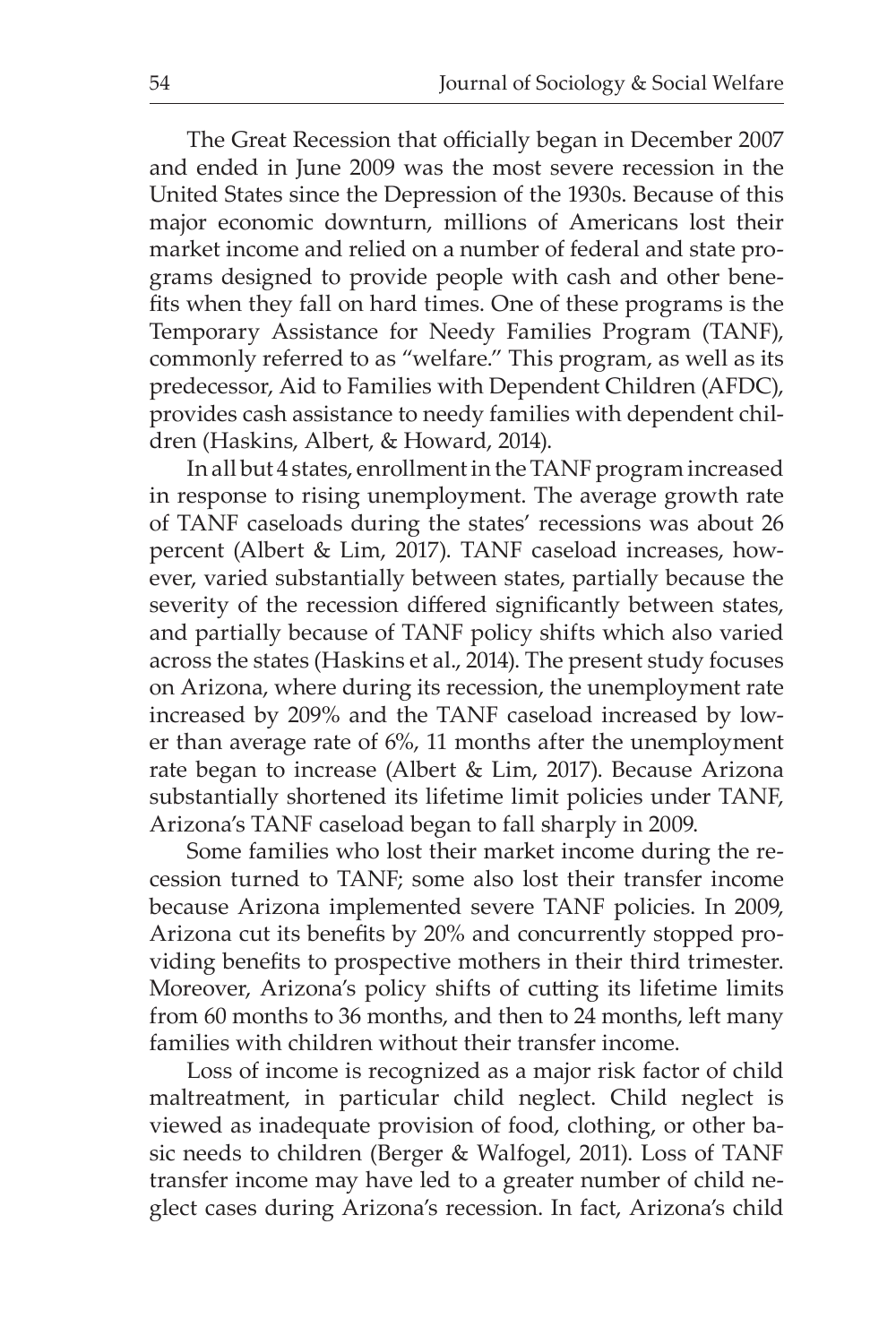neglect caseload increased substantially when the TANF caseload decreased in response to shorter time limits.

This study examines Arizona's changes in its unemployment rate, major TANF policy shifts, and changes in its child neglect caseload during its recession. It quantitatively explains trends in child neglect using time series analysis that controls for rising unemployment, TANF policy shifts, and demographics in Arizona. The findings of the study are important to those interested in the relationship between cash assistance enrollment and child maltreatment cases. Based the present study's findings, recommendations are made that could make the TANF program more responsive to families in children in the State of Arizona as well as other states considering major TANF policy shifts.

# Background, Purpose and Questions

#### *Loss of Income and Child Neglect: What to Expect*

Existing research differentiates between income levels and income loss as correlates of child maltreatment. Researchers have long recognized that children living in poverty are at higher risk for child maltreatment, particularly child neglect, than those living with greater economic resources (Pelton, 2016). During recessions, when unemployment rates increase, many families experience economic hardship which puts them at a higher risk of child neglect. Berger and Walfogel (2011) defined child neglect as the "inadequate provision of basic necessities such as food, clothing, shelter, supervision, education, or medical care and in some cases, a failure to meet children's emotional needs" (p. 5).

All in all, level of income has been found to have an inverse relationship with the risk for child maltreatment. Loss of income also has been identified as one of the major risk factors associated with child neglect. When a family loses market income or income from TANF, the family may be deprived of food, shelter or health benefits (Berger & Walfogel, 2011). Families who find themselves suddenly not having enough to eat or not having a place to live are likely to experience added stress, which may lead to child maltreatment (Berger, 2004). Clearly, the loss of market income is more common during economic downturns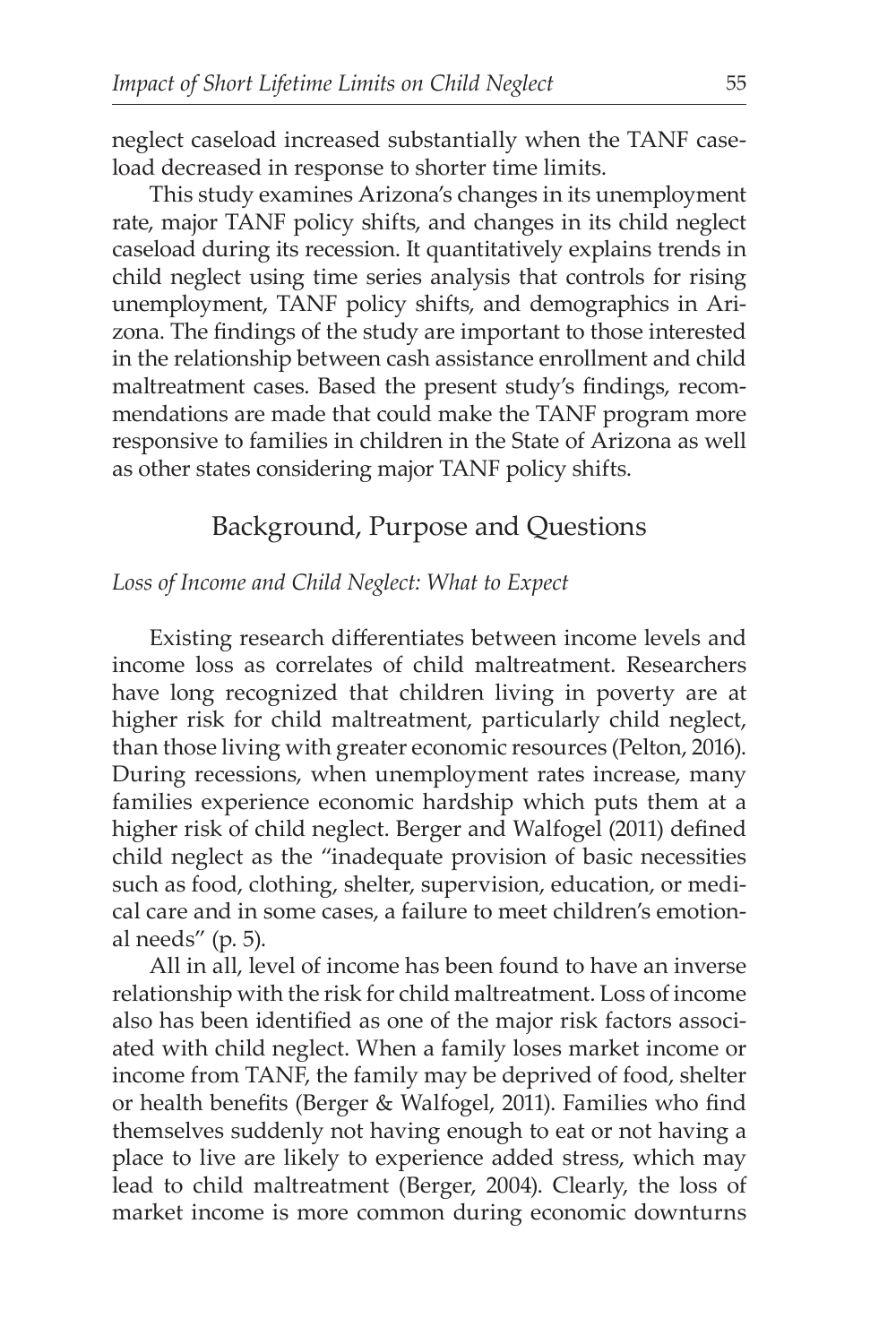such as the Great Recession, and in turn, it would be expected that more caretakers would find themselves under stress and unable to provide for their children.

Berger and Waldfogel (2011) maintain that child maltreatment in families receiving cash or in-kind transfers may actually decrease, because clearly such income replaces market income and alleviates some of the economic hardships families experience. Moreover, and very importantly, often cash assistance or in-kind benefits are conditioned on providing adequate care to the children. In turn, the primary caretakers have the financial incentives not to maltreat their children because they risk losing their public assistance income. For example, under welfare rules, TANF recipients are required to provide health screenings and immunizations for their children, and they must assure that their children are attending school (Kassabian, Vericker, Searle, & Murphy, 2011). Such requirements make some recipients cautious about providing for their children when receiving transfer income.

All in all, research suggests that when TANF program becomes involved in children's lives, caretakers experience more supervision and basic needs are met. At the very least, child neglect should not increase due to TANF benefit receipt during a recession. When transfer income is lost for some families who do not or cannot replace it with market income, the result may be an increase in child neglect caseloads because more families are experiencing economic hardship. This study tests the hypothesis that child neglect caseloads have an inverse relationship to public assistance caseloads due to loss of transfer income or inability to access it.

Most academics and practitioners recognize that economic hardship is not the sole risk factor leading to child maltreatment, but it is of major importance. Clearly, poor mental health, substance abuse, poor parenting skills on the part of the caretaker, or lack in disciplinary options also can increase the likelihood of child maltreatment (Berger & Waldfogel, 2011). Taken together, these personal factors, along with environmental factors, will affect the likelihood of child neglect occurring.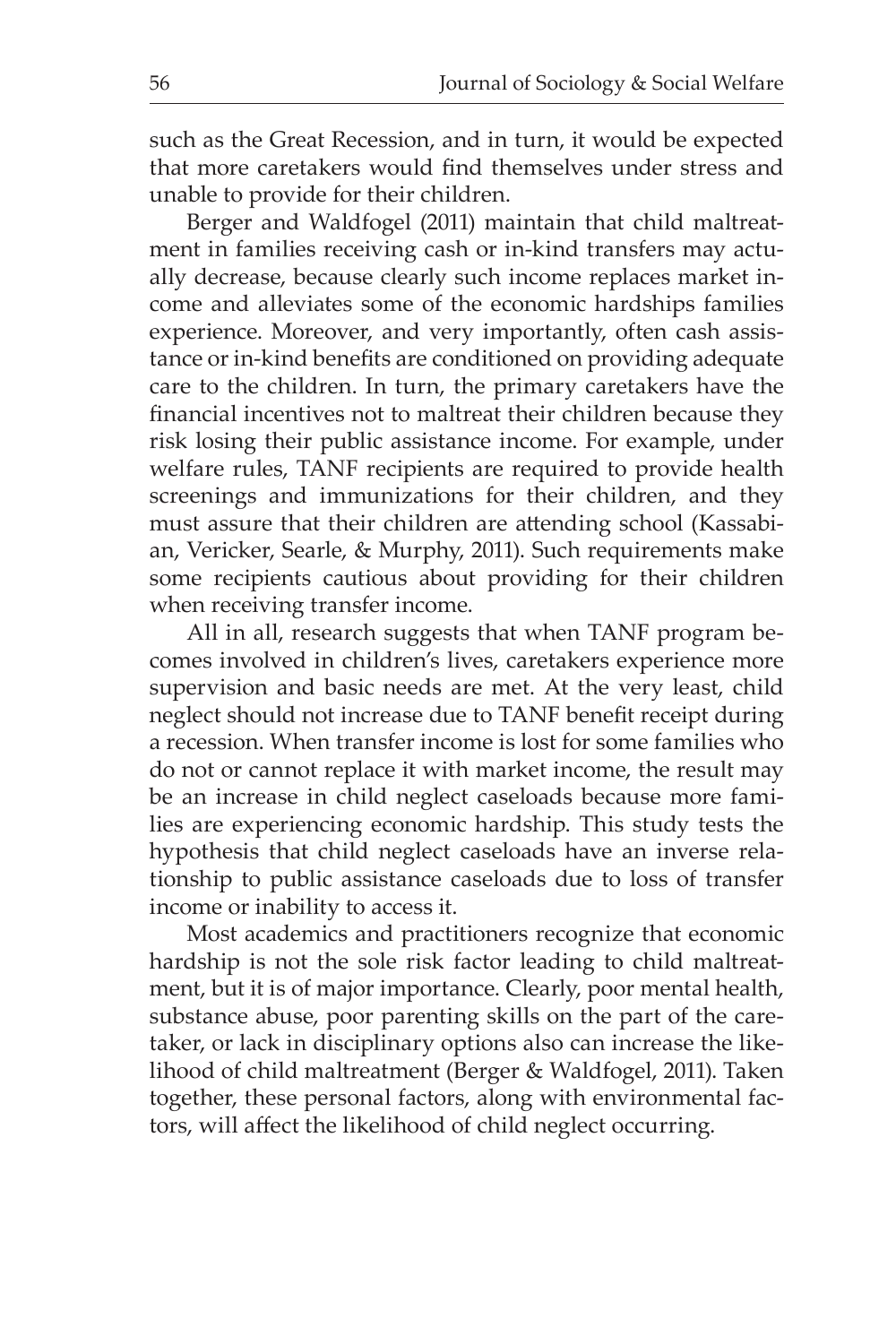### *Child Maltreatment and Loss of Income: Evidence*

Some research has been devoted to testing the relationship between loss of market income and child maltreatment. The findings clearly suggest that market income loss during recessionary or non-recessionary periods increases the risk of child maltreatment, particularly if the family does not replace lost income with other income (Shook, 1999; Slack, Lee, & Berger, 2007).

More income losses are evident when unemployment rates are high. In turn, some studies tested the impact of increasing unemployment on child maltreatment. Earlier findings are mixed regarding the impact of increasing unemployment on child maltreatment. Some analyses of National Incidence Study of Child Abuse and Neglect (NIS-4) suggest that children whose parents were unemployed experienced two to three times higher rates of neglect than those whose parents were employed (Sedlak et al., 2010). These findings were consistent with prior NIS studies (Sedlak & Broadhurst, 1996). Recent studies, which specifically examined the impact of recessions and accompanying job losses, reveal some mixed findings about child maltreatment. One study examined the association between the Great Recession and spanking among families with young children. This was the first study to examine associations between the Great Recession and maternal spanking in a prospective sample (Brooks-Gunn, Schneider, & Waldfogel, 2013). This study revealed that during the Great Recession the risk for being reported for child abuse increased among fragile families.

On the other hand, when inspecting aggregate national child maltreatment trends during the official Great Recession which lasted from 2007 to 2009, the evidence suggests that national substantiated child maltreatment rates actually declined by 2% from 2008 to 2009; specifically, neglect was unchanged during that year with an estimated 552,000 substantiated cases, or 75.1 per 10,000 (Finkelhor, Jones, & Shattuck, 2009). Over the decade from 1990 to 2009, national substantiated neglect rates decreased by 10%, physical abuse decreased by 55%, and sexual abuse decreased by 61 percent. Some researchers attribute part of the decline in rates to fiscal constraints the child welfare systems faced, changes in reporting practices, investigation standards, and administrative procedures, rather than real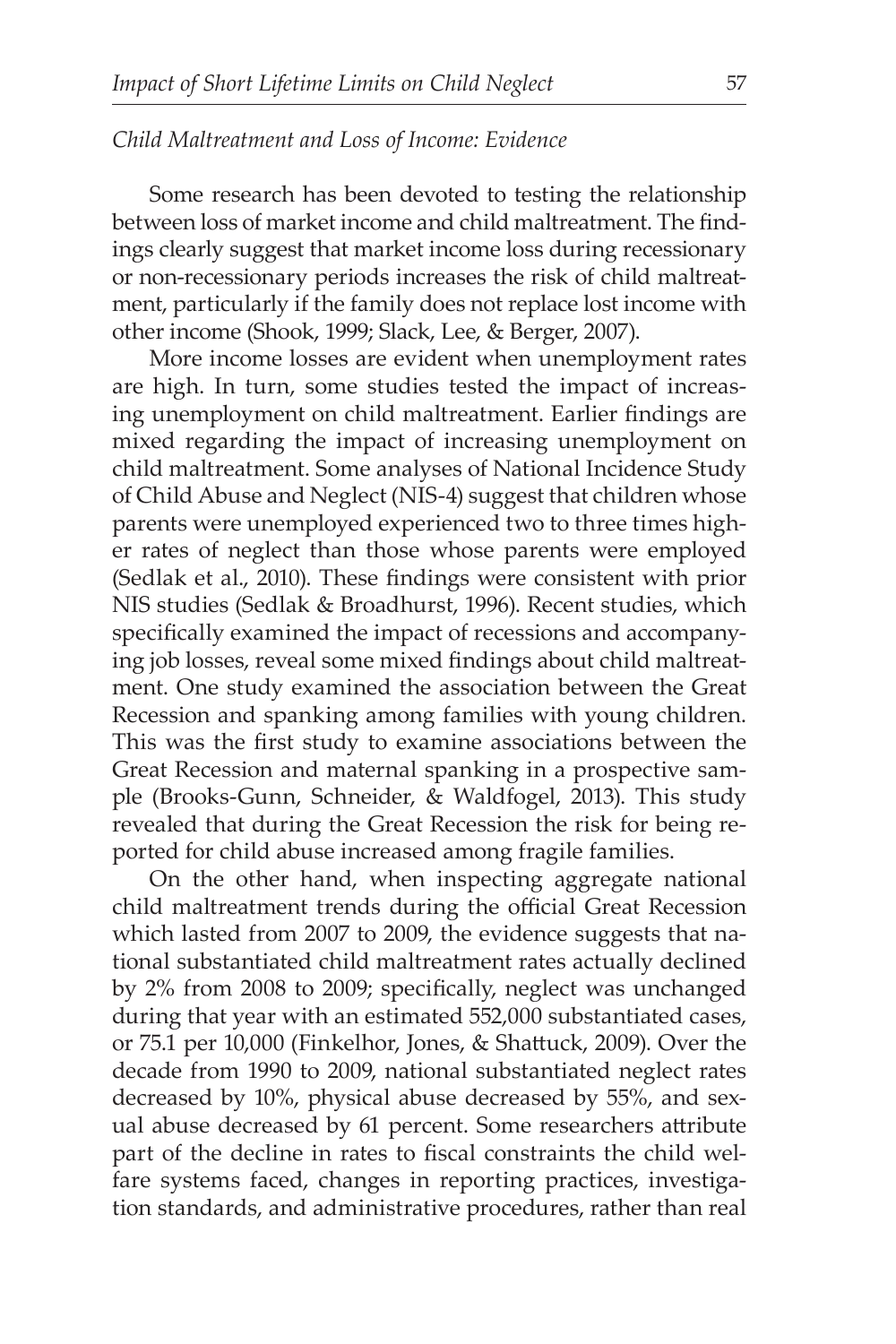changes in the incidence of child maltreatment (Finkelhor et al., 2009). While on a national level declines in child maltreatment occurred in the face of rising unemployment, not all states faced declining child maltreatment while their unemployment was rising. As this paper shows, in Arizona, child neglect was increasing while unemployment was rising.

One aggregate study used data from seven states, which during the official Great Recession (2007 to 2009) experienced higher unemployment than the national average, lower labor force participation, and higher than average food stamp receipt. Taken together, these indicators suggest that a severe recession took place in these states (Millett, Lanier, & Drake, 2011). Using the unemployment rate, labor force participation, and food stamp utilization as independent variables to predict child maltreatment rates, their findings, with the exception of California, did not support a relationship between the economic downturn and increasing maltreatment rates. In explaining their findings, the authors suggested that it may have been sample selection or the fact that not enough time had elapsed since the recession started for child maltreatment to surface (Millett, et al., 2011).

Some studies paid particular attention to the impact of change in transfer income on child maltreatment rather than the impact of rising unemployment on maltreatment. Of particular importance is the experimental study by Cancian, Yang, and Slack (2013), which compared an experimental group of TANF recipients to a control group in Wisconsin. The experimental group was allowed to keep additional child support income and the control group was allowed to keep only part of their child support. The modest gain in average income experienced in the experimental group led to a likewise modest, but significant, reduction in screened-in (investigated) child abuse and neglect reports over a two-year period.

Early correlational evidence demonstrates that when a welfare benefit reductions were not offset by other income sources, such as market income, the risk of being reported to the child welfare system increases (Slack et al., 2007). The most relevant to the present study are correlational studies of TANF income losses, demonstrating the relation between TANF income loss and child maltreatment. One study of TANF families in Ohio who left TANF between 1999 and 2002 found that those who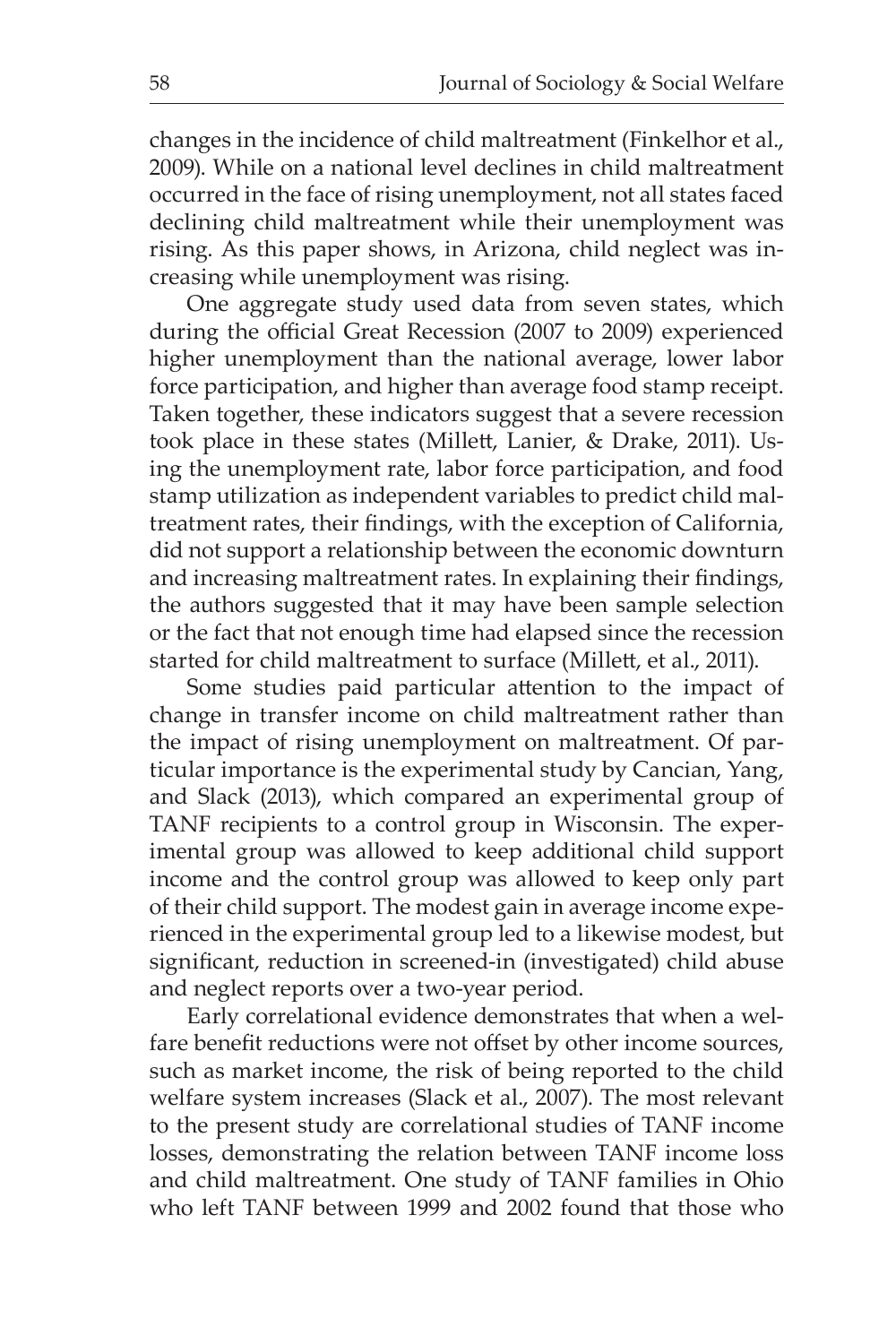left due to lifetime limits or other involuntary reasons were at greater risk of child maltreatment in comparison to those who left on their own accord, typically due to employment (Beimers & Coulton, 2011). The impact of losses from housing assistance, as well as other in-kind benefits such as clothing or furniture, also increased the risk of substantiated child maltreatment reports (Ryan & Schuerman, 2004).

While some evidence suggests that there is a relationship between loss of transfer income and child maltreatment, the relationship between unemployment rate and aggregate child maltreatment is hard to find, particularly on a national level and during the official dates of the Great Recession. In other words, when the unemployment level increased substantially during the Great Recession, child maltreatment on a national level did not increase in turn. Perhaps this relationship was not witnessed for two reasons. First, the dates of the official recession did not actually coincide with the dates of unemployment growth in many individual states. Evidence strongly suggests that the inclusive dates of growth in unemployment dates of December 2007 to June 2009 usually did not coincide with the dates of unemployment growth in many individual states (Haskins et al., 2014). Second, evidence also suggests that there is a relationship between transfer income loss due to involuntary reasons and child maltreatment (Beimers & Coulton, 2011). In light of these two findings, it makes research sense to determine the relationship between TANF caseload size and the size of the child neglect caseload in a single state, rather than the relationship between child maltreatment and unemployment rate nationwide.

The present study takes place in Arizona, where drastic TANF policy shifts in its lifetime limits meant that many more recipients left the program on an involuntary basis and perhaps, consistent with earlier findings, more families were at greater risk of child maltreatment (Beimers & Coulton, 2011). While it was not possible to determine if increases in child neglect in Arizona during its recession were the direct result of involuntary TANF exits, it is possible to test the relationship between the number of families on TANF during Arizona's recession and the number of child cases deemed as neglect by the Child Welfare system, while controlling for a number of variables that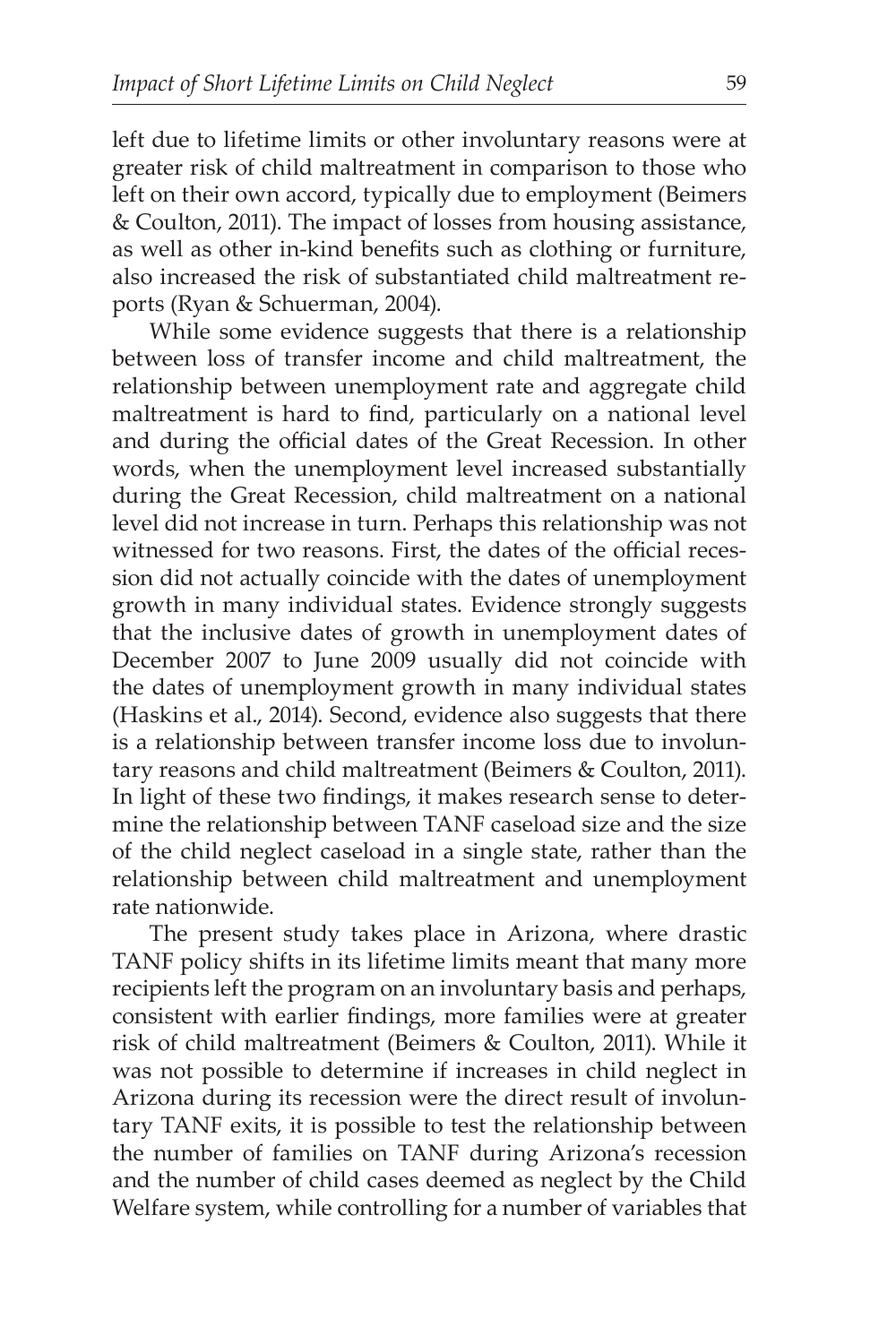also can explain the size of the child neglect caseload. This relationship is tested in the present study.

#### *Study Purpose and Questions*

The primary purpose of this study is to assess whether there is a relationship between Arizona's TANF caseload size and the number of substantiated child neglect cases during its recent recession. The specific questions addressed in this study are as follows. First, what did Arizona's recent recession look like? Second, what were TANF's major policy shifts and its responsiveness to rising unemployment? Third, how does the state of Arizona's child neglect caseload compare to its TANF caseload during the recent recession? Fourth, all else constant, what is the relative impact of TANF's shorter than 60-month time limits on the Arizona's child neglect caseload during Arizona's recession? In order to answer the last question, a time-series analytic model is developed that is explained in detail in subsequent sections. Data for both child neglect and TANF were used from January 2005 to December 2013, the dates of the study period.

### Arizona's Unemployment Rate and TANF Caseload

We used the unemployment rate as the main economic indicator of the recession. In order to compare trends in the unemployment rate to trends in TANF caseload during Arizona's recession, we used the monthly values of the seasonally adjusted unemployment rate and monthly values of TANF caseload from 2005 to 2013. The seasonally adjusted unemployment rate values were obtained from the Bureau of Labor Statistics (BLS). (See local area Unemployment, Statewide Unemployment Rate, http://www.bls.gov/lau.) The TANF caseload numbers from 2005 to 2013 were provided by the Congressional Budget Office (CBO).

During the official national recession, 2007 to 2009, on average, the rise in unemployment rate nationwide was about 133%, whereas the rise in TANF caseload, on average, was 30 percent (Haskins et al., 2014). During Arizona's recession, the unemployment rate grew by 209 percent. Arizona's unemployment rate began increasing substantiality in July 2007 and peaked in March 2010, well after the end of the official national recession.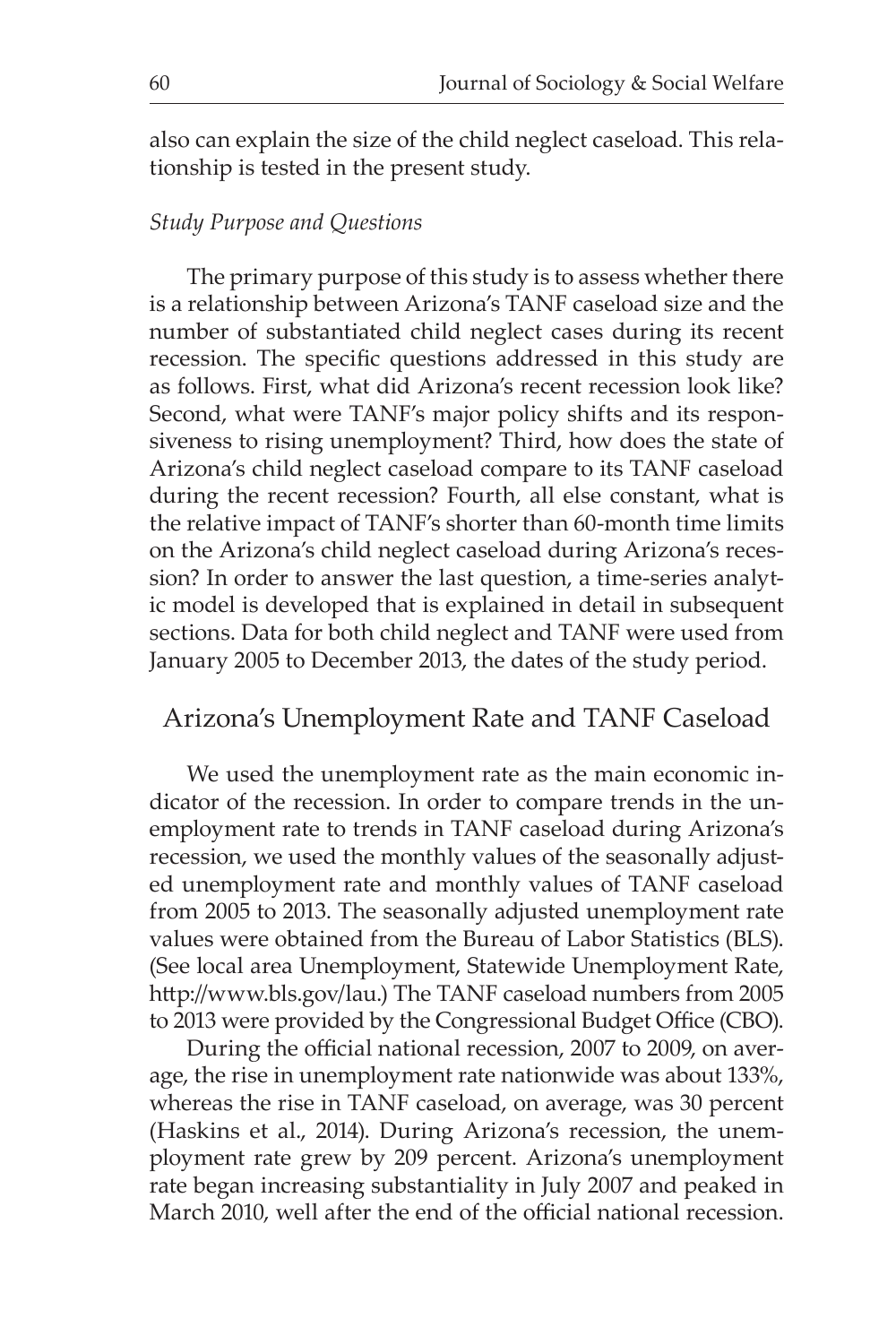Initially, Arizona's TANF caseload increased in response to the increasing unemployment rate by 6 percent.

Of all the states that had above average increases in the relative unemployment rate in the far West, Arizona was the only one to experience a substantial sudden drop in its TANF caseload during the period of its rising unemployment rate. Figure 1 demonstrates the large increase in the unemployment rate in Arizona and the subsequent decrease in the TANF caseload.

Aside from Arizona, there were four other states with above

Figure 1. Arizona's Unemployment Rate and TANF Caseload—December 1999 to December 2013.



average increases in unemployment rates and decreases in their TANF caseloads during their state-level recessions. The TANF caseloads in Georgia, Indiana, North Dakota, and Rhode Island fell while their unemployment rate was increasing rapidly. Unlike Arizona, these four states did not experience any increases in their TANF caseloads during the recession. Moreover, in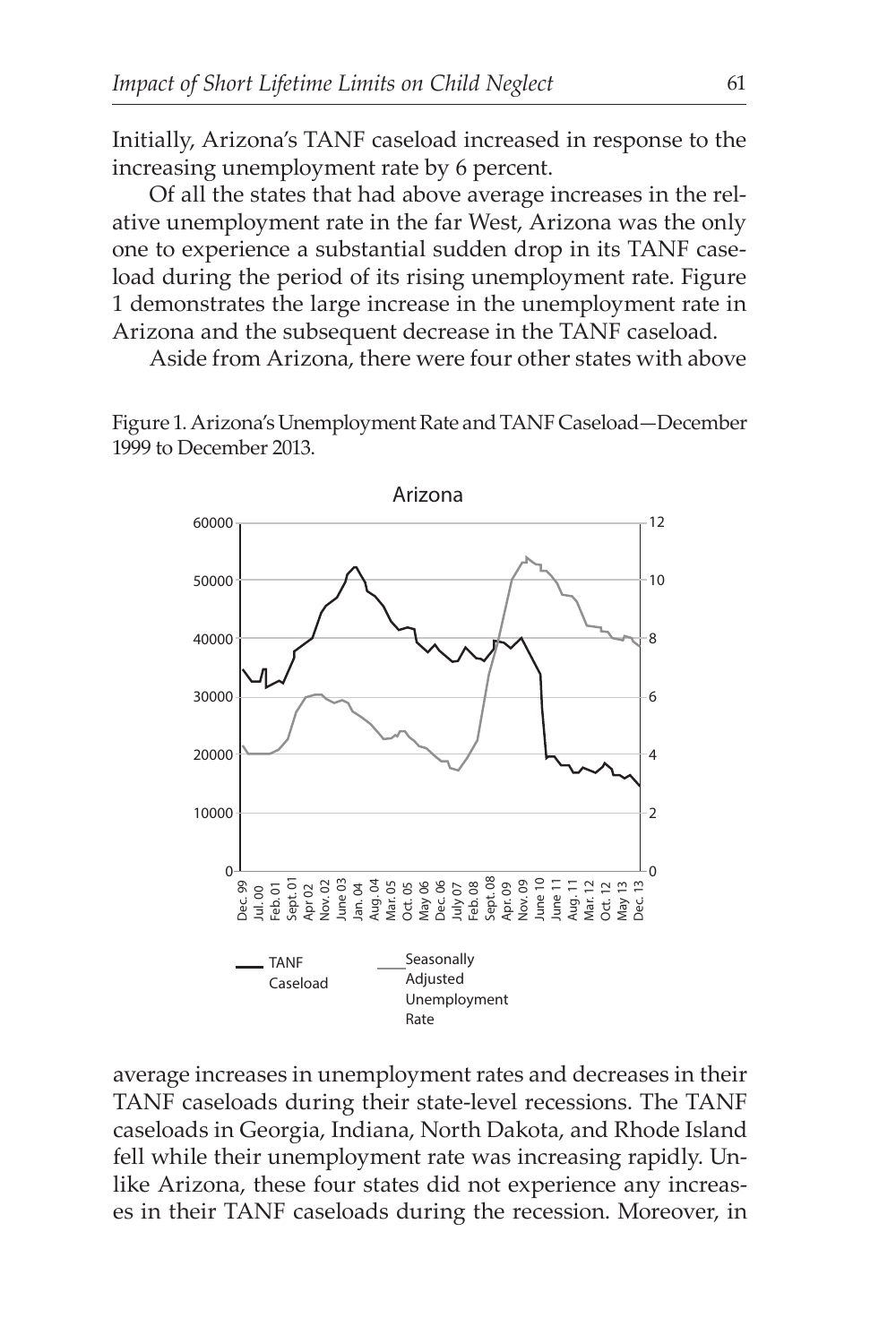these four states, the TANF caseload was decreasing even prior to the recession. Very importantly, Arizona's TANF caseload dropped much more rapidly during its recent recession than the caseloads dropped in those four states.

# Arizona's Benefits and Policy Shifts

The extent to which TANF caseloads decreased during the 5 states' recessions may be partially explained by these states' benefit levels. All else constant, a state with higher benefits levels may be more attractive to potential recipients than one that offers lower level benefits. In order to compare the 5 states' benefit levels, we used maximum aid benefit levels for a family of three over time.

The comparison of decreasing benefit levels in real terms between the 5 states is found in Table 1. The maximum aid data were retrieved from the Urban Institute Welfare Databook (Urban Institute, n.d.). The Consumer Price Index (CPI-UW) for all urban consumers for the Western Region was used to deflate the maximum aid variable valued in dollars (U.S. Department of Labor, n.d.). During some of the years, geometric monthly estimates of the CPI-UW were computed from bimonthly values. Additional information about TANF cuts was obtained from the Morrison Institute for public policy, at Arizona State University (Reilly & Vitek, 2015).

As Table 1 shows, in real terms, Arizona's benefit levels decreased much more than its counterparts. Between 2006 and 2013, Arizona's benefit levels for a family of three decreased by about 32%, whereas the other states' benefit levels decreased by about 15%, after adjusting for inflation (real terms). In Arizona, at least two factors triggered the decrease in benefit levels. First, in July 2009, Arizona reduced its maximum cash benefit amount for families with children by 20% and stopped providing benefits to prospective mothers in the third trimester. This substantial cut in benefits in nominal terms is a larger cut in the purchasing power of recipients than found in the other states. Second, maximum aid decreased in real terms for Arizona, as well as all other states presented in Table 1. Only in Arizona, however, did benefits decrease at the rate of 32%, a rate faster than inflation. Thus, Arizona not only decreased in its benefit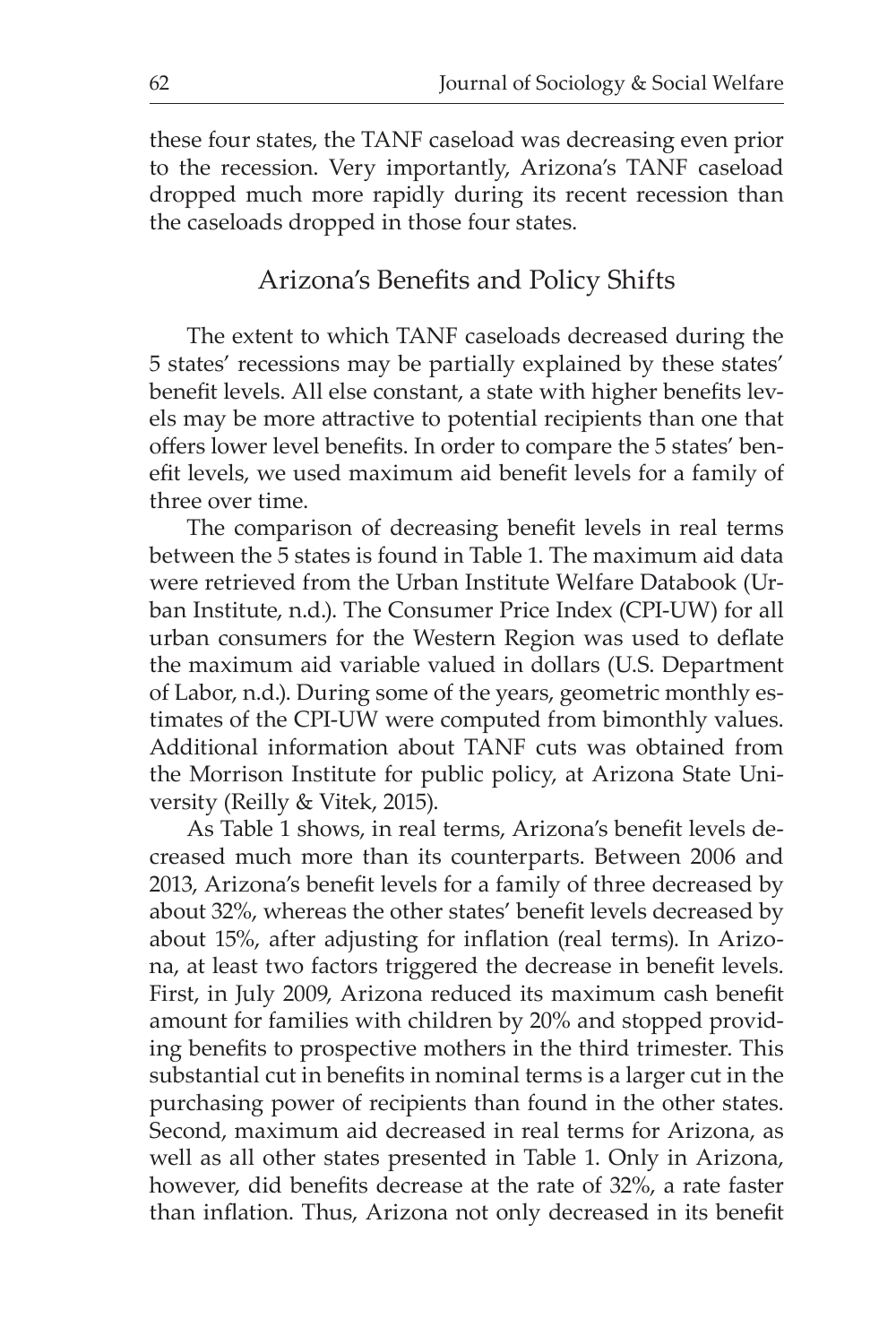levels in nominal terms (by 20%) but also did not keep its benefits matched with inflation during this time period. The other states did not cut their benefits in nominal terms, nor did they match their benefits with inflation.

Table 1: States with Falling TANF Caseloads and Rising Unemployment

| Real Maximum Aid Jan 1, 2006 to Dec 1, 2013        |  |
|----------------------------------------------------|--|
| States with Falling Caseloads During the Recession |  |
| (average for $2006 = 100$ )                        |  |

| <b>State</b> | Change      | Relative Percent Change |
|--------------|-------------|-------------------------|
|              |             |                         |
| Arizona      | $-$114.34$  | $-32.4%$                |
| Georgia      | $-$ \$43.67 | $-15.3\%$               |
| Indiana      | $-$44.92$   | $-15.3\%$               |
| North Dakota | $- $74.40$  | $-15.3\%$               |
| Rhode Island | $-$ \$86.41 | $-15.3\%$               |

*Note:* Maximum aid decreased in real terms for the above states which had decreases in the TANF caseloads during their recent recessions.

Since the inception of TANF in 1996, some of the most conspicuous features of this program have been the states' lifetime limits, work requirements and sanction policies. These policies may have kept some applicants off welfare, even when faced with serious economic need. Under federal requirements, families are no longer eligible for cash assistance with federal monies after 60 months of receiving aid. States are allowed to institute stricter lifetime time limit policies, requiring families to leave the system after receiving benefits for less than 60 months. In 2010, for example, Connecticut and Delaware had lifetime-limits as short as 21 months and 36 months, respectively. During the Great Recession, Arizona shortened its lifetime limits, which most likely explains the sharp decrease in its TANF caseload. In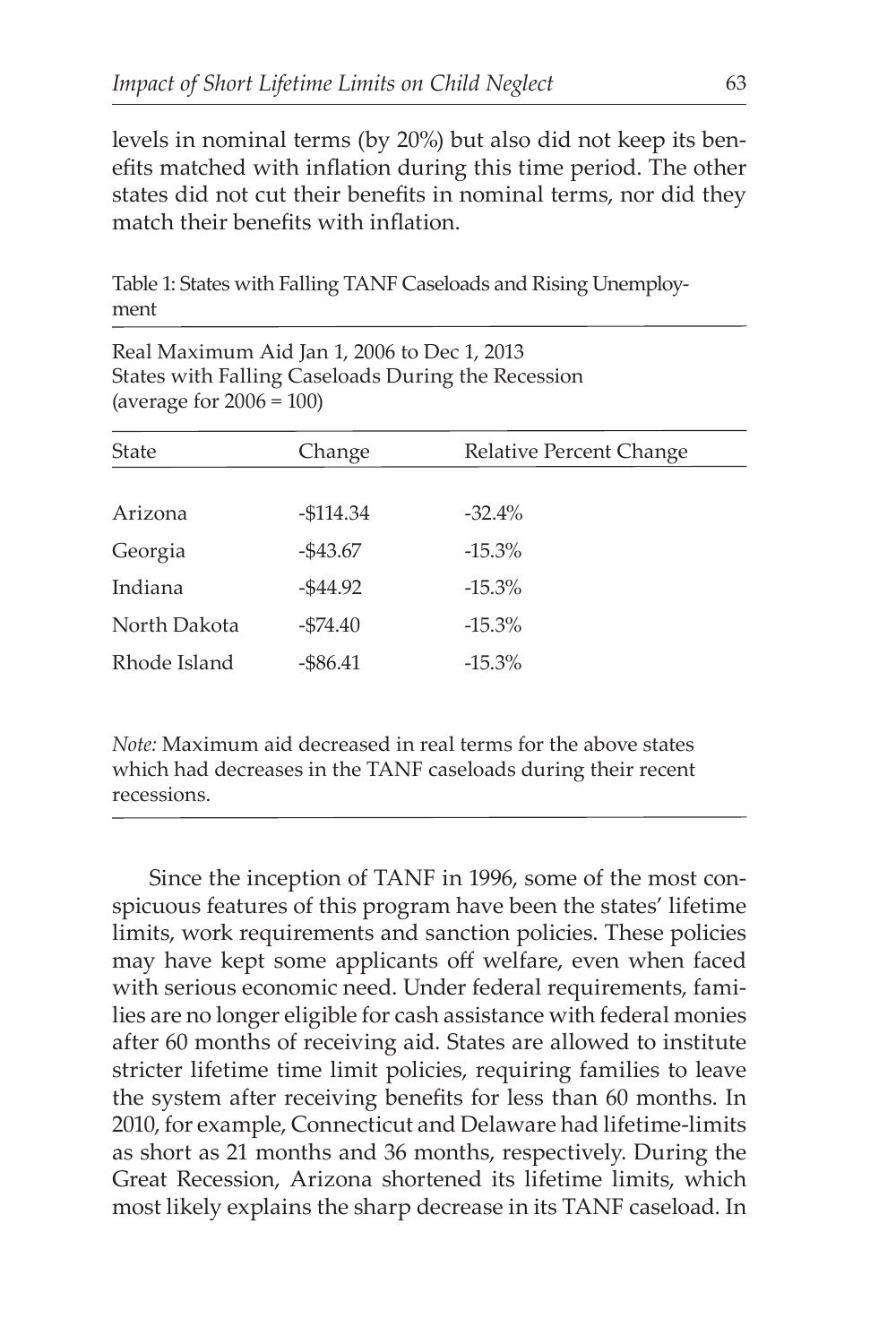2010, Arizona shortened its TANF lifetime limits to 36 from 60 months. A year later, Arizona further shortened its time limits to 24 months. A 12-month lifetime limit was implemented in Arizona in July 2016. Whereas in 2009 there were 40,000 families on TANF, in 2015 there were 12,000 families. (State-level TANF policies were obtained from the Urban Institute Welfare Databook [Urban Institute, n.d.].)

# TANF and Child Neglect Caseloads during the Recession

Figure 2 demonstrates how Arizona's substantiated child neglect caseload increased while the state's TANF caseload decreased substantially. During the period that Arizona altered its lifetime TANF policies, from July 2009 to the end December 2012, the number of children who were found to be substantiated child neglect cases in the state of Arizona increased from 313 to 836, an increase of 213 percent. Child neglect data were obtained from Cornell University (2015). Cornell University receives the data from the U.S. Children's Bureau and stores Child Abuse and Neglect (NDACAN) data for every state over time. The number of children in Arizona found to be neglected by the court is the dependent variable for the present study. Several covariates were selected in order to explain the number cases of child neglect in Arizona.



Figure 2: Arizona's TANF Caseload and Child Neglect Cases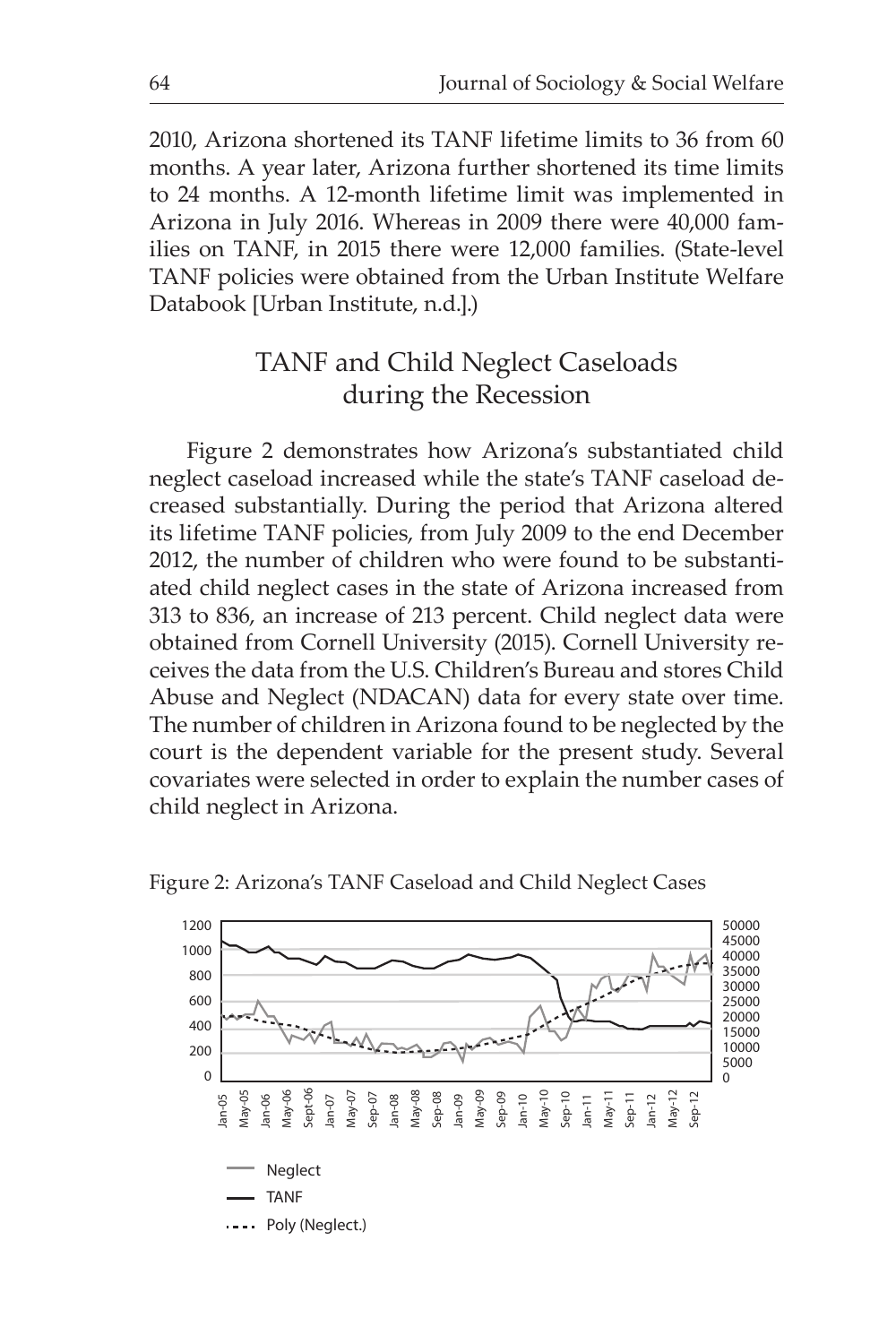# Analytic Approach

#### *Method: Time-Series Analysis*

Time-series analysis uses data that occur sequentially in time. Much like cross-sectional regression analysis, it employs explanatory variables as determinants of a dependent variable; in this study, the dependent variable is the number of children found to be neglected by the court. The longitudinal nature of time-series allows for the analysis of the impact of major program policy shifts or other external developments in a single state such as Arizona.

When an explanatory variable has a delayed or lingering effect on the dependent variable, a time-series model may contain independent explanatory variables lagged in time. For example, an increase in employment opportunities in the marketplace, captured by the number of unemployed, would not necessarily have an immediate effect on child neglect caseloads. It may take several months for unemployment to impact the size of the child neglect caseload.

Auto-correlation of the residual error term is often present in time-series. If auto-correlation is present, the standard errors of estimate of the regression coefficients tend to under or overestimate the coefficients, resulting in an unreliable value. This could lead to spurious significance or non-significance of the coefficients. It is, however, often possible to model the auto-correlation of the error terms, correcting for their auto-correlation. Such correction provides a more accurate estimate of their standard error of estimate. In this study, the Durbin-Watson test statistic failed to show the presence of positive or negative auto-correlation. Thus, there was no need to correct for auto-correlation.

#### *The Model*

Time-series studies vary along the functional form specified by the researchers. The present study develops and uses a linear model from January 2005 to December 2013, the term for which child neglect data were available. The idea underlying the model is that over the study period, month-to-month changes in the child neglect caseload occur in response to changes in external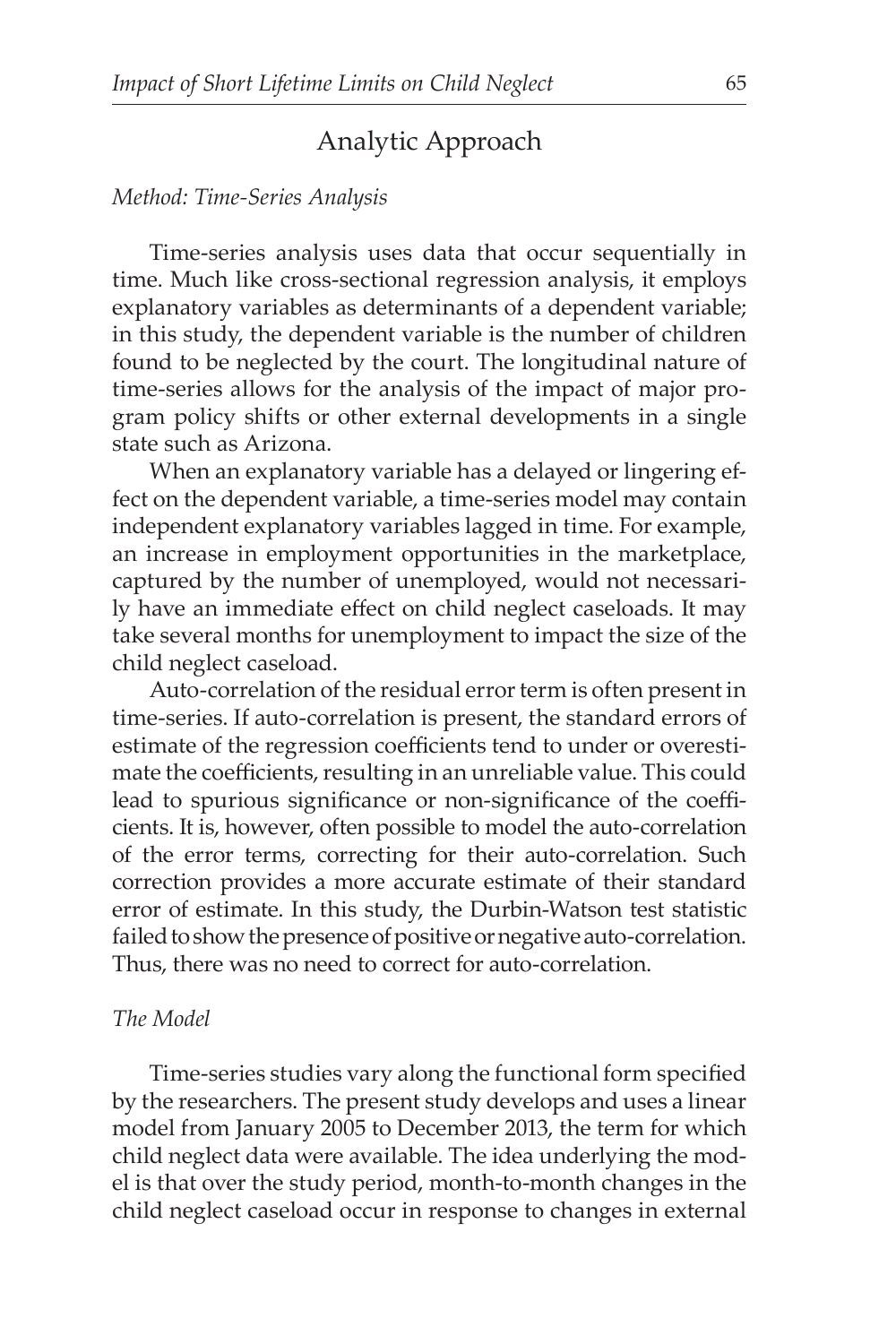events, some in TANF policies, as discussed earlier.

The model presented below is model A from our findings section. Some variations of this model are found in models B and C, with Child Neglect (C) as a dependent variable in all models.

 $C(t) = b_0 + b_1 UNEMP(t-1) + b_2 UNEMP(t-2) + b_3 PY (t) + b_4 LIFE-$ TIME1(t) +  $b_5$  LIFETIME2 (t) +  $b_6$  NON-MARITAL BIRTHS (t) +  $b_7$ CHILDPOV  $(t) + e(t)$ ,

for any  $t \geq 1$ , where  $t =$  number of months from February 2005

Where,

| ,,,,,,,,,     |                                                        |
|---------------|--------------------------------------------------------|
| C(t)          | = substantiated child neglect caseload during month t, |
| $UNEMP(t-n)$  | = total unemployment rate in Arizona at month t-n,     |
| PY(t)         | = total payments of TANF maximum aid for a family      |
|               | of three, deflated by the CPI-UW (2006 average =       |
|               | $100$ , at month t,                                    |
| LIFETIME1 (t) | = the presence of lifetime time limits of 36 months    |
| LIFETIME2 (t) | = the presence of life time limits from of 24 months   |
| NONMARITAL(t) | = the number of non-marital births in the state of     |
|               | Arizona, at month t,                                   |
| CHILDPOV(t)   | = the number children in Arizona who fall under        |
|               | the poverty line in the state during the month (t)     |
| e(t)          | = random error term at t.                              |
|               |                                                        |

#### *Dependent Variable and Covariates*

In the model, the dependent variable is the number of substantiated child neglect cases in Arizona during any given month from 2005 until December 2013. The dependent variable is a function of a set of covariates as explained below. The data sources for each of the variables are found in the following discussions.

#### *Unemployment (UNEMP)*

One of the indicators of the Great Recession is the unemployment rate. As discussed earlier, Arizona's unemployment rate began to increase in July 2007, somewhat sooner than the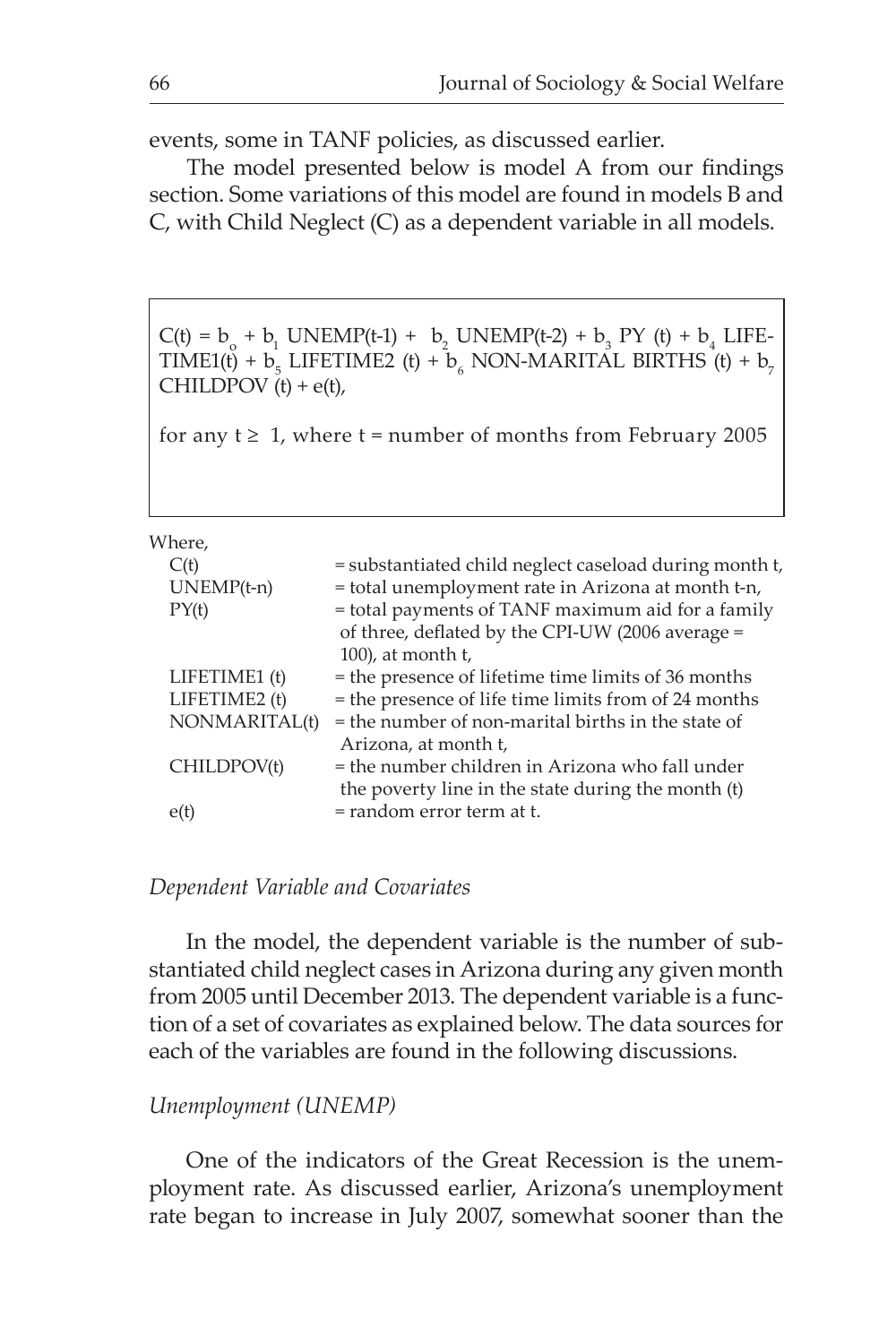official recession, and lasted much longer than the official recession. Moreover, Arizona's unemployment rate grew during its recession by 209%, a much higher rate than the national average of 133 percent (Haskins et al., 2014). Clearly, when families lose their market income through unemployment, such a loss can lead to an inability to provide for children's basic needs, as well as to higher stress levels among caretakers, all factors thought to be associated with child neglect.

The results of research are mixed concerning the relationship of unemployment and child maltreatment. Some evidence from the 1990s suggests that there is a relationship between unemployment and maltreatment (Albert & Barth, 1996). On the other hand, some recent research suggests that such a relationship does not exist (Millett, et al., 2011). In light of the mixed findings, the present study integrates a two-month lag of unemployment rate, expecting that as the unemployment rate increases, the number of children found to be neglected would increase as well.

#### *TANF Payment Levels (PY)*

As indicated earlier, some research suggests that income loss increases the risk of child maltreatment. In particular, the evidence demonstrates that when welfare benefit reductions were not offset by other income sources (such as another source of market income, transfer aid, or in-kind benefits), the risk of being reported to the child welfare system increases (Slack et al., 2007).

When child neglect cases increased in Arizona, some TANF families lost their cash transfer income from TANF due to Arizona's 20% cut in benefit levels during the recession. In addition, Arizona stopped providing benefits to prospective mothers in their third trimester. Arizona's TANF system was not very attractive, even prior to such cuts in benefits, in part because benefit levels, or payment levels (PY) were not very high in Arizona, since the state did not match its TANF payment level with inflation.

The model incorporates the variable capturing the income alternative available to recipients by TANF. We used the maximum aid variable (PY) available to a family of three with no other income. This variable was deflated by the CPI-UW for the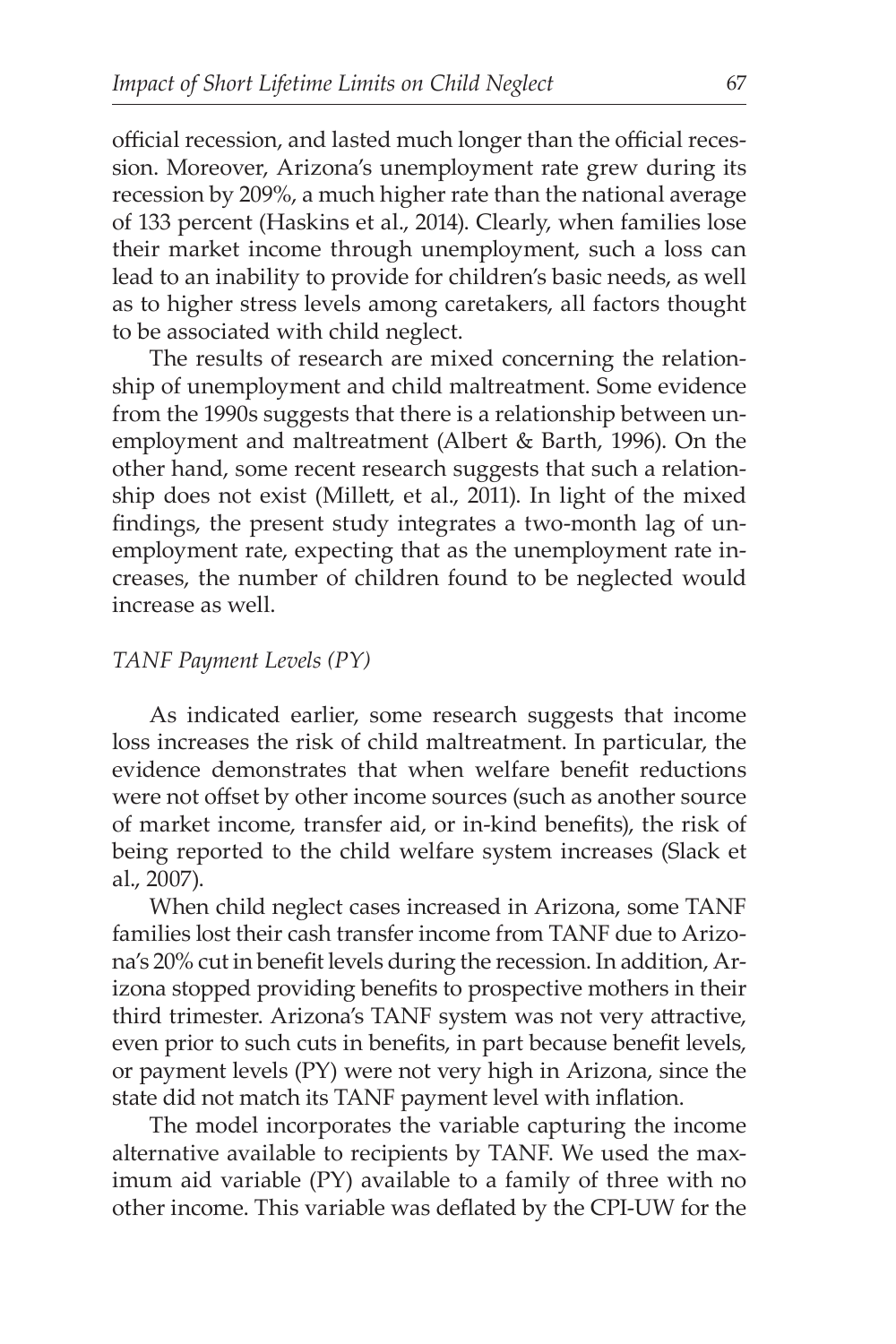Western Region. The average of CPI-UW for 2006 (2006 = 100) was used to deflate variables valued in dollars.

 All else constant, assuming that income loss among families with children may result in the inability to provide children with all of their basic needs, it would be expected that the lower benefit levels due to inflation or benefit cuts, the higher the number of children found to be neglected. This expectation is consistent with earlier research that found higher benefit levels are associated with lower child maltreatment cases.

## *TANF Lifetime Limit Policies (LIFETIME 1 AND LIFETIME 2)*

The income loss of TANF benefits on the part of many families with children during Arizona's recession occurred primarily because of the shorter lifetime limits for TANF participants. During its recession, Arizona shortened its lifetime limits twice: in 2010, AZ shortened its life time limit to 36 from 60 months. This resulted in a steep decline in its TANF caseload. A year later, Arizona further shortened its lifetime time limits to 24 months. This resulted in an additional drop in its TANF caseload.

Some evidence suggests that relying on transfer income when there is a loss of market income decreases the chances of child welfare involvement because families can provide for their children's basic needs with transfer income and because some of their parenting behaviors are overseen by caseworkers. It is hypothesized here that the dramatic TANF policy shifts and the resulting decline in the Arizona TANF caseloads would mean that, all else constant, child neglect in Arizona would increase. Both of these TANF lifetime limits (the decrease from 60 months to 36 months and the decrease from 36 months to 24 months) were entered into the model as dummy variables indicating the presence of these lifetime limit policies.

#### *Non-Marital Births (NON-MARITAL)*

Typically, financial responsibility for children born outside marriage rests with the mother, her family, and the government. Thus, those who meet the income test are eligible for cash public assistance, Medicaid and other government programs (this includes the vast majority of unwed mothers) (Plotnick,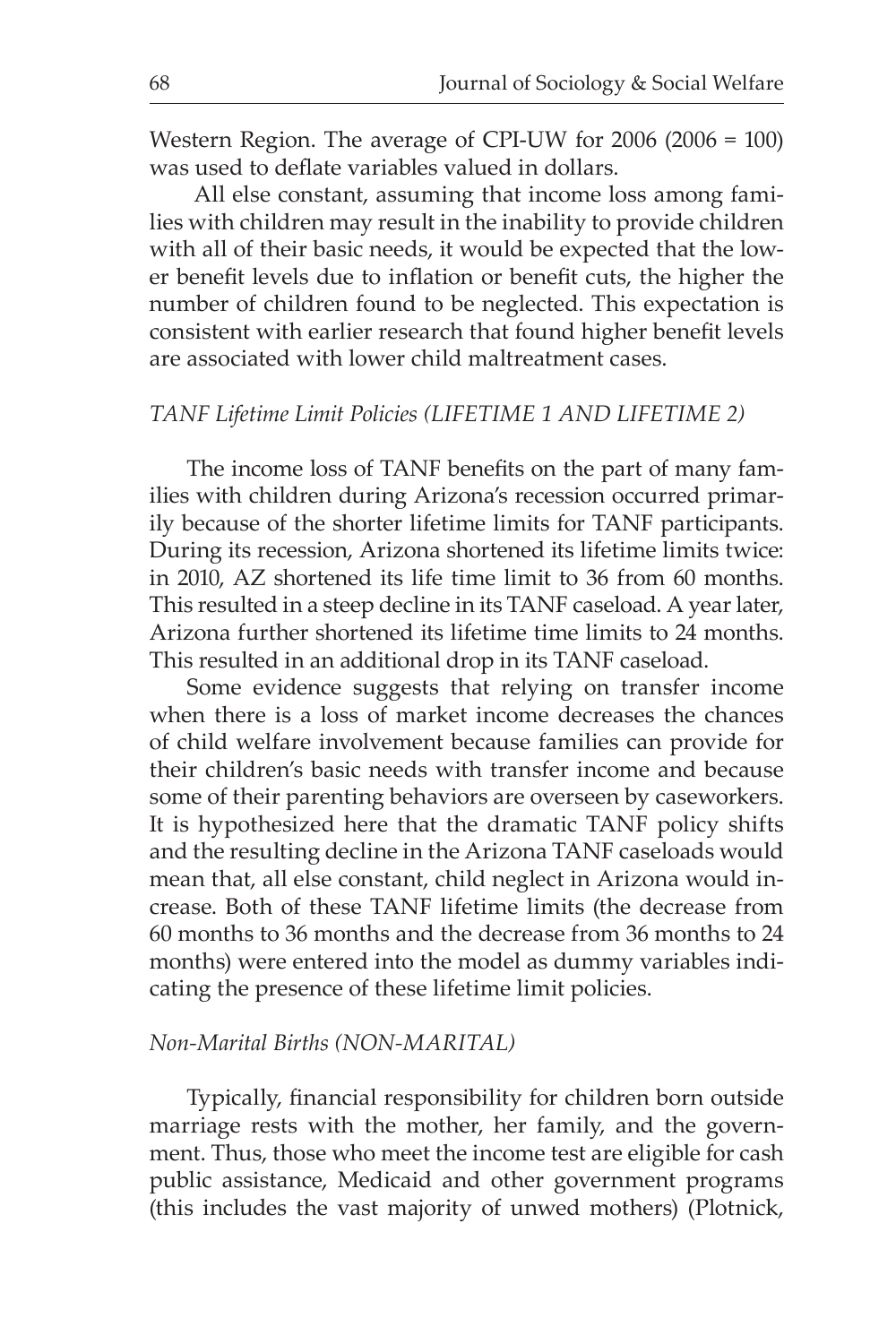Garfinkel, Mclanhan, & Ku, 2007). Therefore, it stands to reason that as non-marital births increase in the general population, so does the number of single parent households and the number of families with children in poverty. Since the evidence strongly shows that poverty is related to neglect, it also would be expected that, all else constant, as non-marital births increase, so do the number of children found to be neglected in the general population. Therefore, a term for non-martial births in the population is entered as a covariate.

#### *Children in Poverty (CHILDPOV)*

Research strongly suggests that child maltreatment is correlated with aggregate community or state-level poverty rates (Coulton, Crampton, Irwin, Spilsbury, & Korbin, 2007; Coulton, Korbin, Su, & Chow, 2008; Drake & Pandey, 1996; Jones & Mc-Curdy, 1992; Pelton, 2015; Sedlak & Broadhurst, 1996; Sedlak et al., 2010). Cross-sectional evidence reveals that families of low socioeconomic status were five times more likely to experience child maltreatment than families of higher socioeconomic status (Sedlak et al., 2010).

In light of such strong evidence, it is hypothesized that all else constant, as the number of children in poverty in the population increases, the number of children found to be neglected in the system also increases.

# Findings and Limitations

Table 2 presents findings associated with the time series multivariate analyses component of the study. The table presents three alternate configurations of a model with a dependent variable capturing the number of cases substantiated for child neglect and where all independent variables are statistically significant (p.  $\leq$  .05) and have the expected sign. The overall  $\mathbb{R}^2$ across the three models is at least 72 percent. Thus, in the three models, the covariates explain at least 72% of the variance in the dependent variable. The following provides specific explanations of the time series results.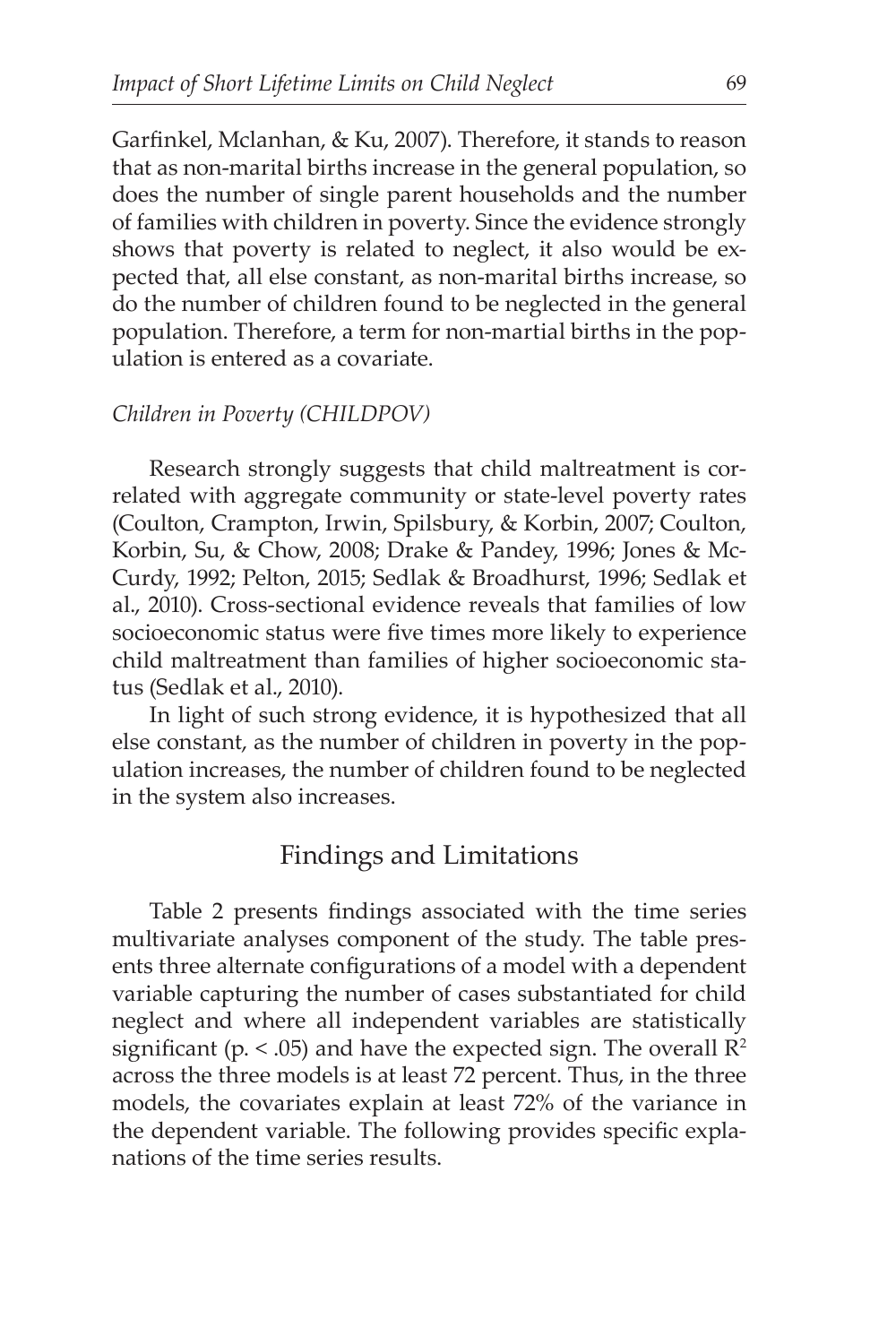| Table 2: Time-Series Analyses Findings |
|----------------------------------------|
|----------------------------------------|

| Model A                                                    | Model B                                                  | Model C                                        |
|------------------------------------------------------------|----------------------------------------------------------|------------------------------------------------|
| Lifetime limit from 60<br>to $36$ months $(t)$<br>$190***$ | Lifetime limit from 60<br>to $36$ months $(t)$<br>224*** | TANF(t)<br>$-0.00792$ ***                      |
|                                                            |                                                          |                                                |
| Lifetime limit from 36<br>to $24$ months $(t)$             | Lifetime limit from 36<br>to $24$ months $(t)$           | Lifetime limit from 36<br>to $24$ months $(t)$ |
| 461***                                                     | 477***                                                   | 264***                                         |
| Unemployment Rate (t-1)                                    |                                                          | TANF benefit cut                               |
| $-108**$                                                   |                                                          | $67***$                                        |
| Unemployment Rate (t-2)                                    |                                                          |                                                |
| $113**$                                                    |                                                          |                                                |
|                                                            |                                                          |                                                |
| $F(5, 90) = 65.53$<br>P < 0.00005                          | $F(2, 93) = 129.8$<br>P < 0.00005                        | $F(3, 92) = 80.45$<br>P < 0.00005              |
|                                                            |                                                          |                                                |
| $R^2 = 0.79$<br>$N = 96$                                   | $R^2 = 0.74$<br>$N = 96$                                 | $R^2 = 0.72$<br>$N = 96$                       |
|                                                            |                                                          |                                                |
| *** $p < 0.0001$<br>** $p < 0.01$                          |                                                          |                                                |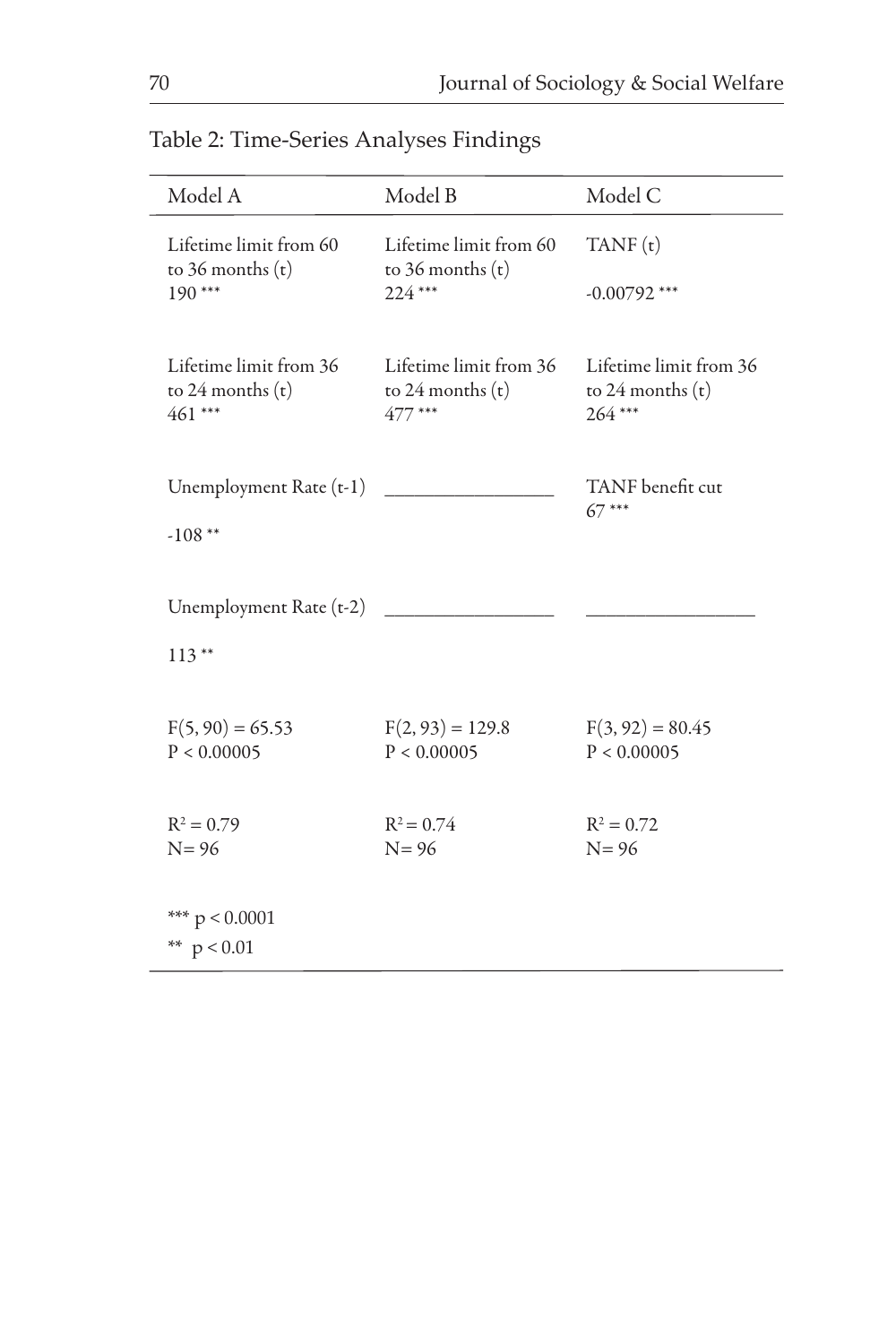## *Impact of TANF Lifetime Limit Policies*

Table 2 presents two models that show the impact of the TANF short time limit policies of 36 and 24 months on child neglect (models A and B). In model A, the effect of the 36-month lifetime limit variable means that under the presence of 36-month time limit, which lasted for a year, there was an increase of 190 children substantiated for neglect in the state of Arizona (p < 0.0001). The corresponding figure in model B was 224 children (p < 0.0001). The impact of the 36-month time limit lasted for about a year, while the impact of the 24-month time limit lasted until the end of the study period. All else constant, the monthly impact of the 24-month time limit was larger, increasing the number of neglect cases by 461 cases per month in model A and 477 cases per month in Model B.

The third model in the table does not have the 36-month lifetime time limit changes. However, it does have the TANF caseload, which, of course, fluctuates in response to policy changes over time. During the study period before Arizona imposed the benefit cuts and the lifetime limits, its TANF caseload averaged 38,630 cases per month. After the imposition of the benefit cuts and the lifetime limits, its caseload averaged 18,460 cases, resulting in a difference of 20,170 cases. The coefficient corresponding to the TANF caseload in Model C suggests that a decrease of 20,170 fewer families on public assistance (TANF) results in an increase of 160 children substantiated for neglect each month. After the benefit cuts and the lower lifetime limits, the average number of monthly substantiated cases was 737 cases, of which 160 cases (21.7%) are associated with fewer families receiving TANF. All else equal, this study suggests that the decrease in Arizona's TANF caseload had a substantial effect on neglect cases.

Model C further suggests that under the 24-month lifetime limits, the number of children substantiated for neglect increased by 264 cases. In addition, the 20% cuts in TANF benefits (which also meant that benefits were eliminated for many pregnant women) meant that 67 more children per month in Arizona were found neglected by the courts, all else constant.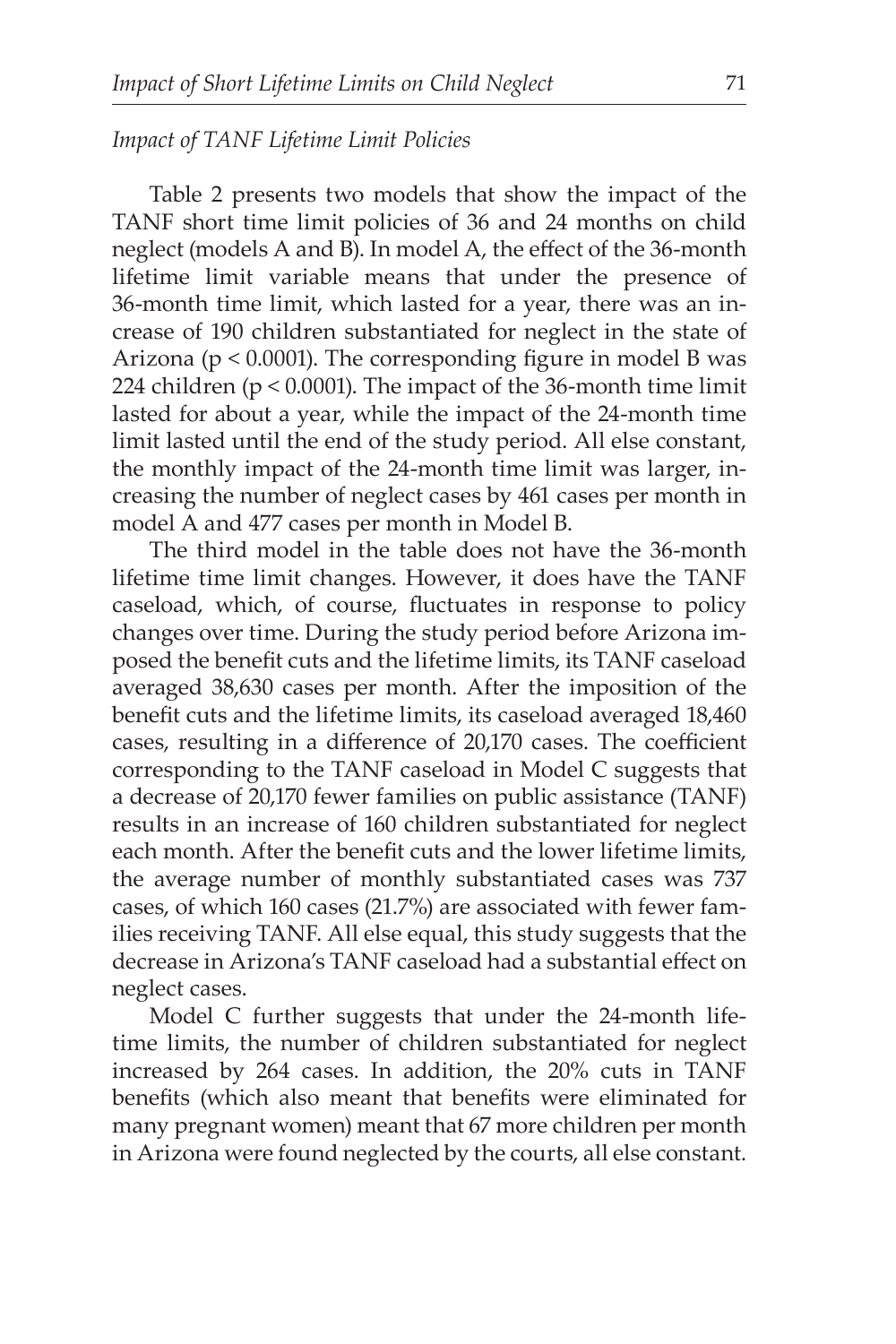### *Economic and Other Environmental Factors*

Only Model A integrated the unemployment variable in the model as an explanatory variable. When the unemployment variable is taken out of the model in Model B, it is obvious that unemployment does not contribute much to explaining the dependent variable, the number of children neglected in Arizona. The percentage of the variance explained by the variables in model A with the unemployment rate is 79 percent, whereas the corresponding figure without the unemployment rate in Model B is 74 percent. In model A, the unemployment variable is lagged two months, which means that, taken together, two months in the past, all else equal, an increase in the unemployment rate of 1% is associated with 5 more substantiated neglect cases. The other variables, such as non-marital births, were left out of the final models because they did not add to the models nor were they statistically significant.

#### *Limitations*

The present study was designed to show whether a relationship exists between the number of families enrolled in the TANF program and number of neglected children in Arizona during its recession. The study suffers from several limitations that need to be addressed. First, since the study was conducted in a single state, it is not possible to determine whether the same effects would have been found elsewhere. Yet, because states differ so much with regards to their TANF policies and programs, a single state analysis was warranted. Arizona implemented two drastic lifetime limits during its recession. These two drastic changes, which took place very close to one another during the recession, were unique to Arizona.

The second limitation of the study is that it was not able to show that increases in child neglect caseloads in during the recession came from the potentially eligible population of TANF recipients or former recipients who left on involuntary basis due to lifetime limits. It was impossible to address this with the data in hand. We would have been able to address this if we had micro-level data (data on each individual/household).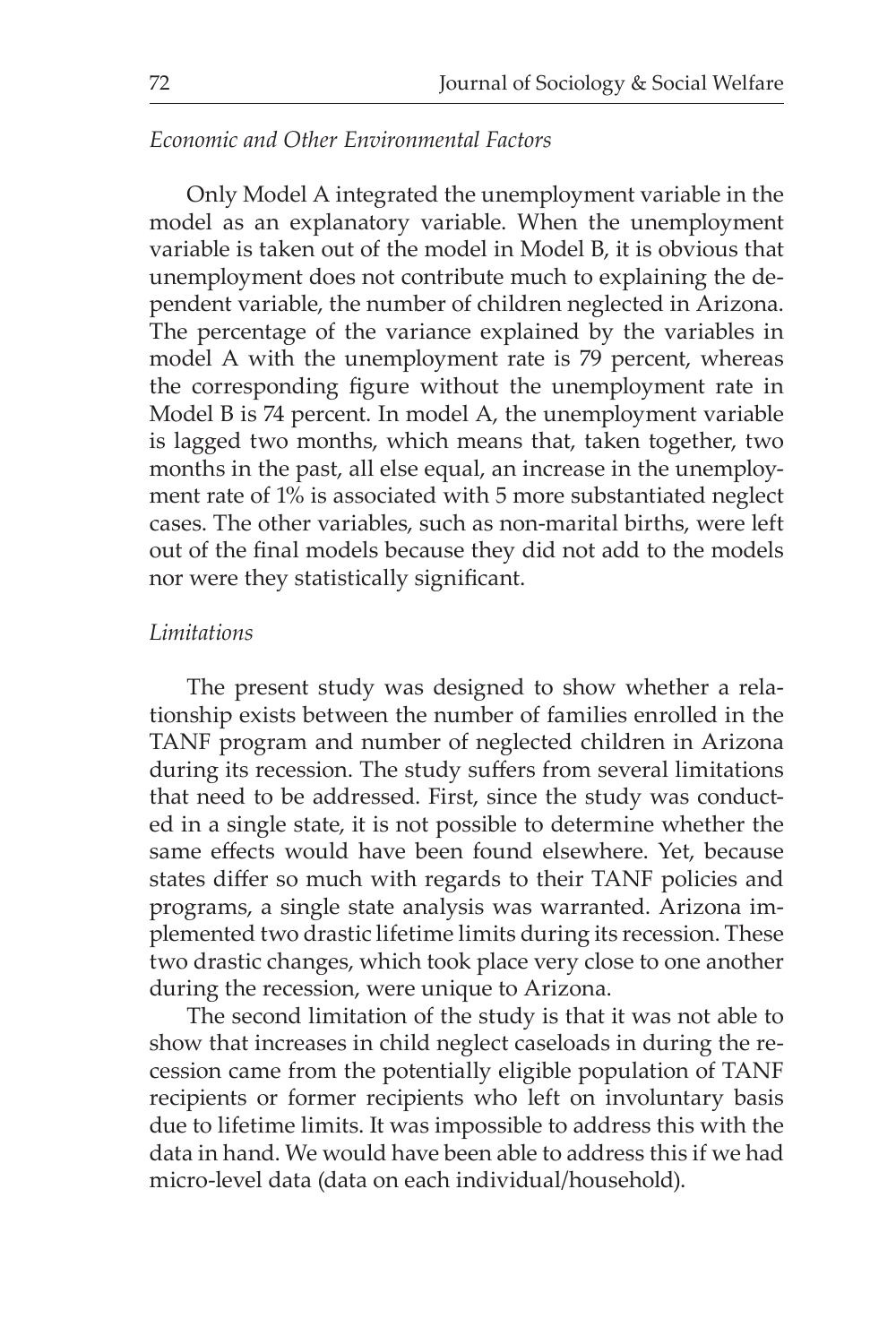Third, it should be acknowledged that other policies and practices of Arizona could have affected the size of child neglect caseloads, and these variables are not controlled for in this study. We integrated variables which have shown to be correlated with child maltreatment in earlier studies and those which we could realistically obtain.

Finally, the study did not determine the differential impact of TANF on child neglect across poverty levels, race or ethnicity, and other demographics. Such detailed analysis is warranted when future studies are conducted in this area.

### Discussion

To-date, most evidence strongly suggests that national trends in child maltreatment were not affected by rising unemployment rate during the Great Recession, mainly because national neglect cases dropped from 1990 to 2009 by 10%, physical abuse cases dropped by 55% and sexual abuse cases dropped by 61 percent (Finkelhor, et al., 2009). Yet, the present study shows that in Arizona, state child maltreatment actually increased during its recession, and this increase is primarily linked to Arizona's drastic changes in its TANF policies.

Some researchers attribute the downward national trends in child maltreatment in recent years, particularly in the face of economic downturn, as a response to the downsizing of some child welfare systems or in response to state fiscal constraints (Sell, Zlotnic, Noonan, & Rubin, 2010). One mistake made by most earlier research, however, is examining national child welfare trends and national economic trends rather than focusing on state-level child welfare trends and recessions. The Great Recession did not impact all states or localities equally, and numbers of child maltreatment cases responded differently based upon their state's recession.

Furthermore, rather than attempt to correlate unemployment with child maltreatment, it appears that closer attention should be paid to the role that safety nets play in protecting the well-being of families and children during recessionary periods and to understand the impact that these safety nets have on child welfare involvement. Many children in the child welfare system are from public assistance eligible homes. Since the loss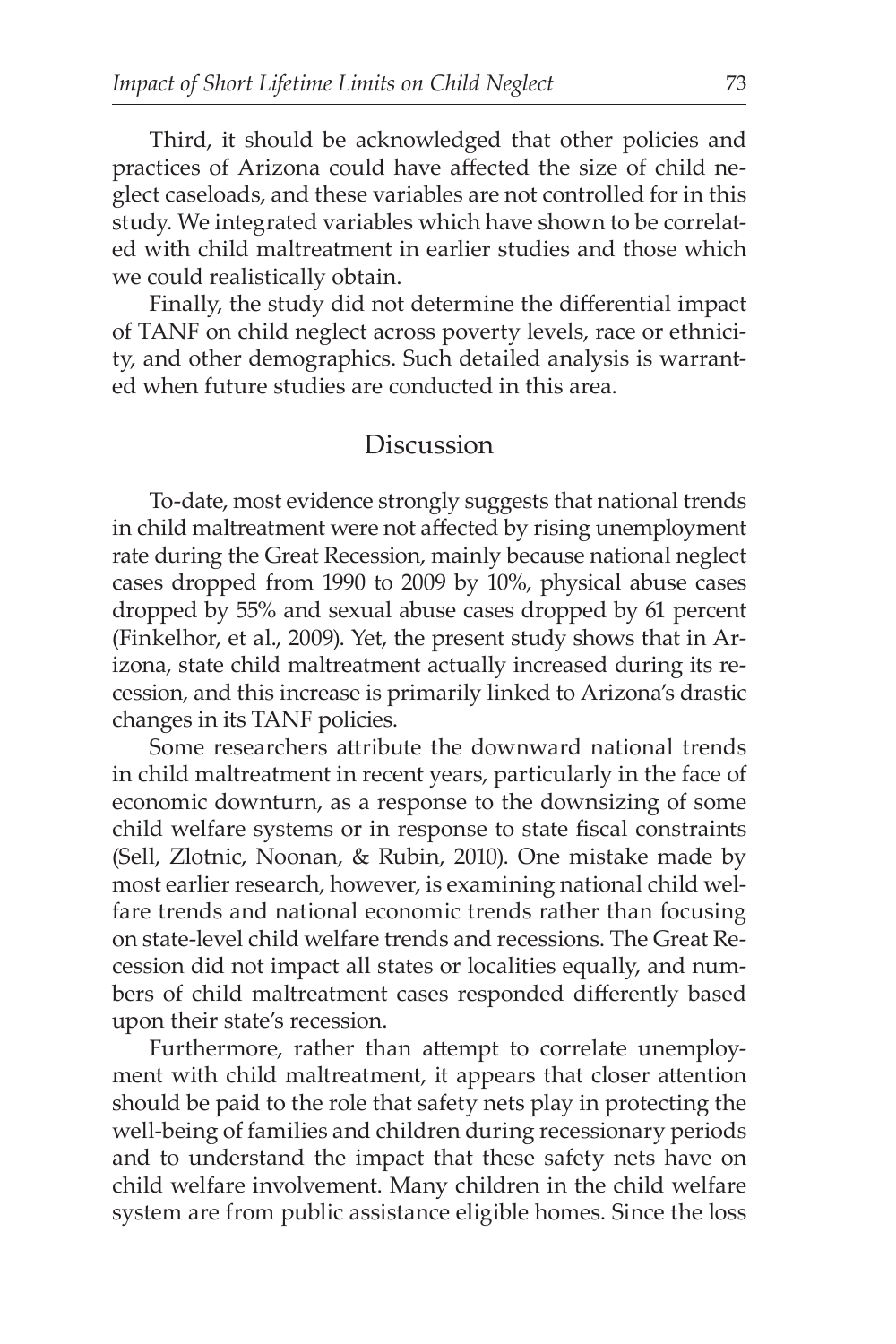in income from TANF can be important to families, child maltreatment may be more of a response to loss in income from major safety nets rather than child neglect's responsiveness to general economic trends. This paper shows that there is a strong inverse relationship between child neglect and a decrease in the number of families receiving cash assistance from TANF.

The reduction of the number of cases on the TANF rolls through time limits or reduction in benefit levels have been witnessed nationwide throughout recent years. Arizona, however, has been a national leader in reducing the number of families receiving TANF and in reducing the benefit levels for low-income families with children (Reilly & Vitek, 2015). Nationwide, the original goals of TANF of workforce training, cash assistance, and childcare assistance receive considerably less attention now than they have over the years. At TANF's inception in 1996, nationwide, 70% of TANF's federal and state monies were directed for basic assistance for poor families. By 2014, that figure was 26 percent (Schott, Pavetti, & Floyd, 2015).

Evidence reveals that since 1998, Arizona funded its TANF program at lower rates than it had done in previous years, instead putting TANF money into child welfare as well as other programs. In Arizona, in 1998, 90% of TANF funds were targeted towards activities such as cash assistance, job preparation, and childcare assistance to aid in moving poor families with children out of poverty and into employment (Reilly & Vitek, 2015). In 2015, the corresponding figure was about 30% of TANF funds. During this same time frame, TANF funds allocated to support child welfare programs grew from 6% to over 64% (Reilly & Vitek, 2015). The reduced benefits for poor families with children under TANF demonstrates that the efficacy of TANF as a safety net was substantially weakened, essentially leaving caretakers with little income to support their families' basic needs. The shifting of resources to child welfare may have meant that there was a shifting of responsibilities of services from TANF to child welfare.

Numerous TANF programs nationwide were not accountable enough for their block grants over the years (Schott et al., 2015). The fact that block grant money did not keep up with inflation and thus kept on losing its value over time in real terms, and the fact that monies were diverted to other programs, left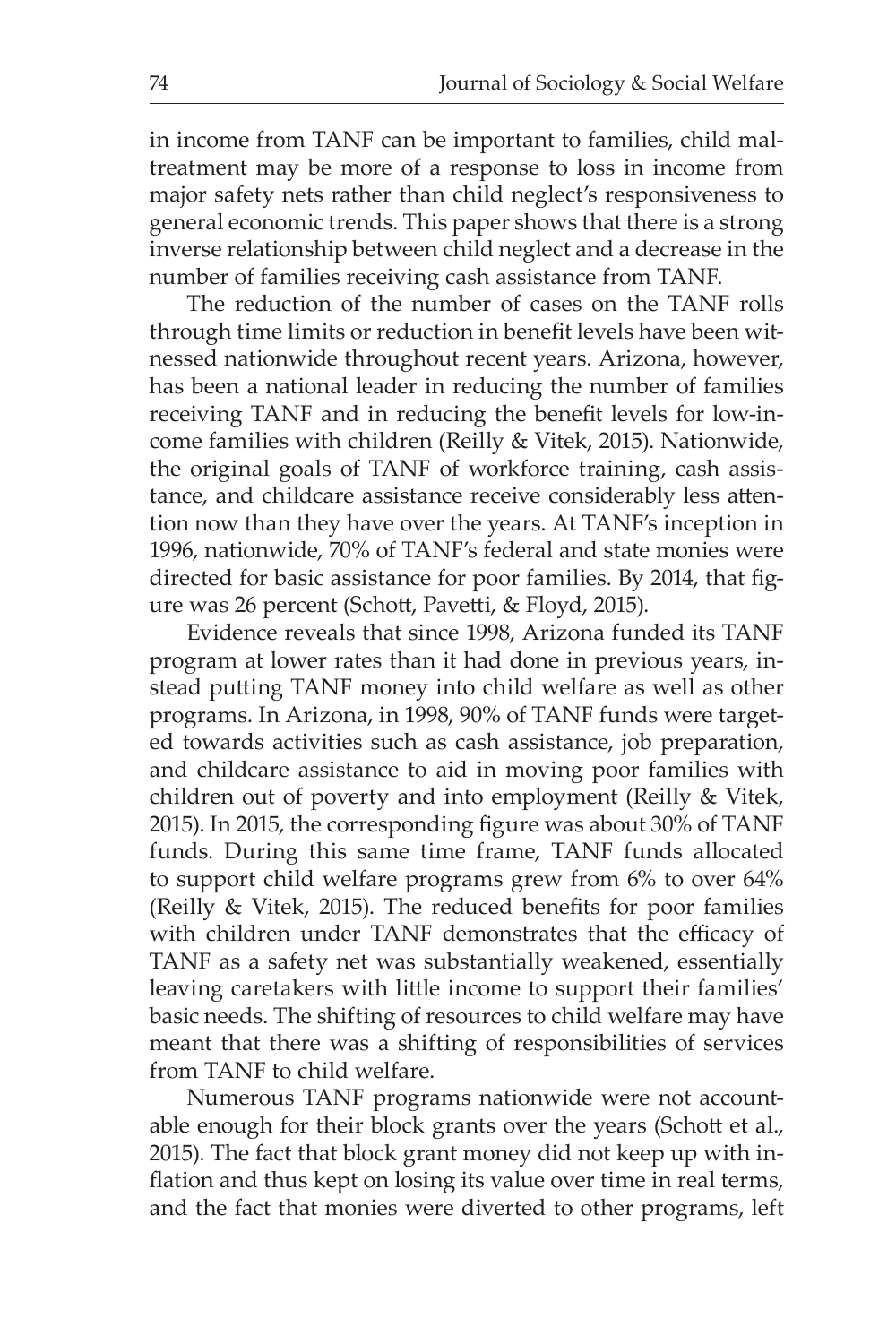some states with few resources to meet rising demands for cash assistance during the recession. Having fewer resources during the recession gave Arizona some justification for the shortening of its TANF time limits.

This study reminds us that policies in one program should not be implemented in a vacuum, but rather that their consequences for children and families in related programs need to be closely analyzed. During economic downturns, in particular, the federal government should discourage severe policy changes such as the shortened time limits implemented by Arizona. States should be encouraged by the federal government to be more generous to families with children during recessions by relaxing their strict policies rather than keeping or instituting more severe and demanding policies. The federal government needs to help states financially, as it did with the Stimulus bill passed by Congress in 2009, that most TANF directors believed adequately allowed states to help many families in need (Haskins et al., 2014). Such financial support may stop states such as Arizona from passing drastic measures to shorten its lifetime TANF limits during recessions to avoid increases in child neglect caseloads.

Acknowledgements: Several people helped shape the present study. First and foremost, I would like to thank Dr. Ron Haskins from the Brookings Institution in Washington, D.C., with whom I collaborated on a project entitled "The Responsiveness of the Temporary Assistance for Needy Families Program during the Great Recession" in 2014. This report laid some of the foundation for the present.study. Second, I would like to thank Ashely Fossile, my research assistant, who made the analyses of the secondary data possible. Finally, I want to thank Cornell for providing us with the child neglect data.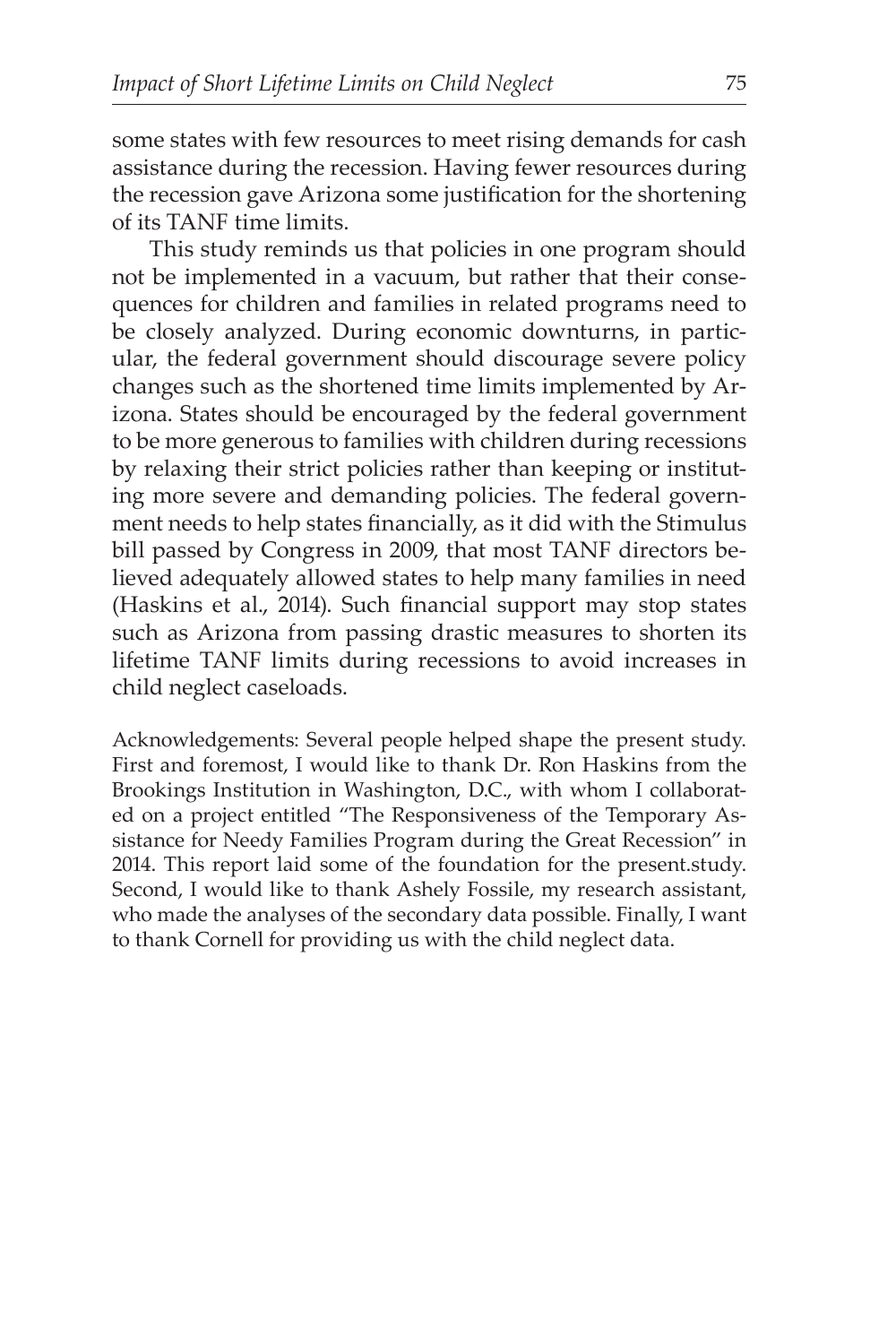# References

- Albert, V., & Lim, J. W. (2017). Spatial analyses of TANF and child neglect during the Great Recession (Under review).
- Albert, V. N., & Barth, R. P. (1996). Predicting growth in child abuse and neglect reports in urban, suburban, and rural counties. *Social Service Review, 70*(1), 58–82. Retrieved from http://www.jstor.org/ stable/30012590
- Beimers, D., & Coulton, C. J. (2011). Do employment and type of exit influence child maltreatment among families leaving Temporary Assistance for Needy Families? *Children and Youth Services Review, 33*(7), 1112–1119. doi:10.1016/j.childyouth.2011.02.002
- Berger, L. M. (2004). Income, family structure, and child maltreatment risk. *Children and Youth Services Review, 26*(8), 725–748. doi:10.1016/j. childyouth.2004.02.017
- Berger, L. M., & Waldfogel, J. (2011). Economic determinants and consequences of child maltreatment. *OECD Social, Employment and Migration Working Papers*, (111), 1–31. doi:10.10.1787/5kgf09zj7h9t-en.
- Brooks-Gunn, J., Scheider, W., & Waldfogel, J. (2013). The great recession and the risk for child maltreatment. *Child Abuse & Neglect, 37*(10), 721–729. doi:10.1016/j.chiabu.2013.08.004
- Cancian, M., Yang, M. Y., & Slack, K. S. (2013). The effect of additional child support income on the risk of child maltreatment. *Social Service Review, 87*, 417–437. doi:10.1086/671929
- Cornell University (2015). *National Child Abuse and Neglect Data System (NCANDS) Child File, FFY 2005-2013* [Aggregate secondary data]. Ithaca, NY: Cornell University.
- Coulton, C. J., Crampton, D. S., Irwin, M., Spilsbury, J. C., & Korbin, J. E. (2007). How neighborhoods influence child maltreatment: A review of the literature and alternative pathways. *Child Abuse & Neglect, 31*(11–12), 1117–1142. doi:10.1016/j.chiabu.2007.03.023
- Coulton, C. J., Korbin, J. E., Su, M., & Chow, J. (2008). Community level factors and child maltreatment rates. *Child Development, 66*(5), 1262-1276. doi:10.1111/j.1467-8624. 1995.tb00934.x
- Drake, B. & Pandey, S. (1996). Understanding the relationship between neighborhood poverty and specific types of child maltreatment. *Child Abuse & Neglect 20*(11), 1003–1018. doi:10.1016/0145- 2134(96)00091-9
- Finkelhor, D., Jones, L., & Shattuck, A. (2009). *Updated trends in child maltreatment, 2009.* Retrieved from http://www.unh.edu/ccrc/pdf/ Updated\_Trends\_in\_Child\_Maltreatment\_2009.pdf
- Haskins R., Albert, V., & Howard, K. (2014, August). *The responsiveness oftheTemporary AssistanceforNeedy FamiliesProgramduring the Great*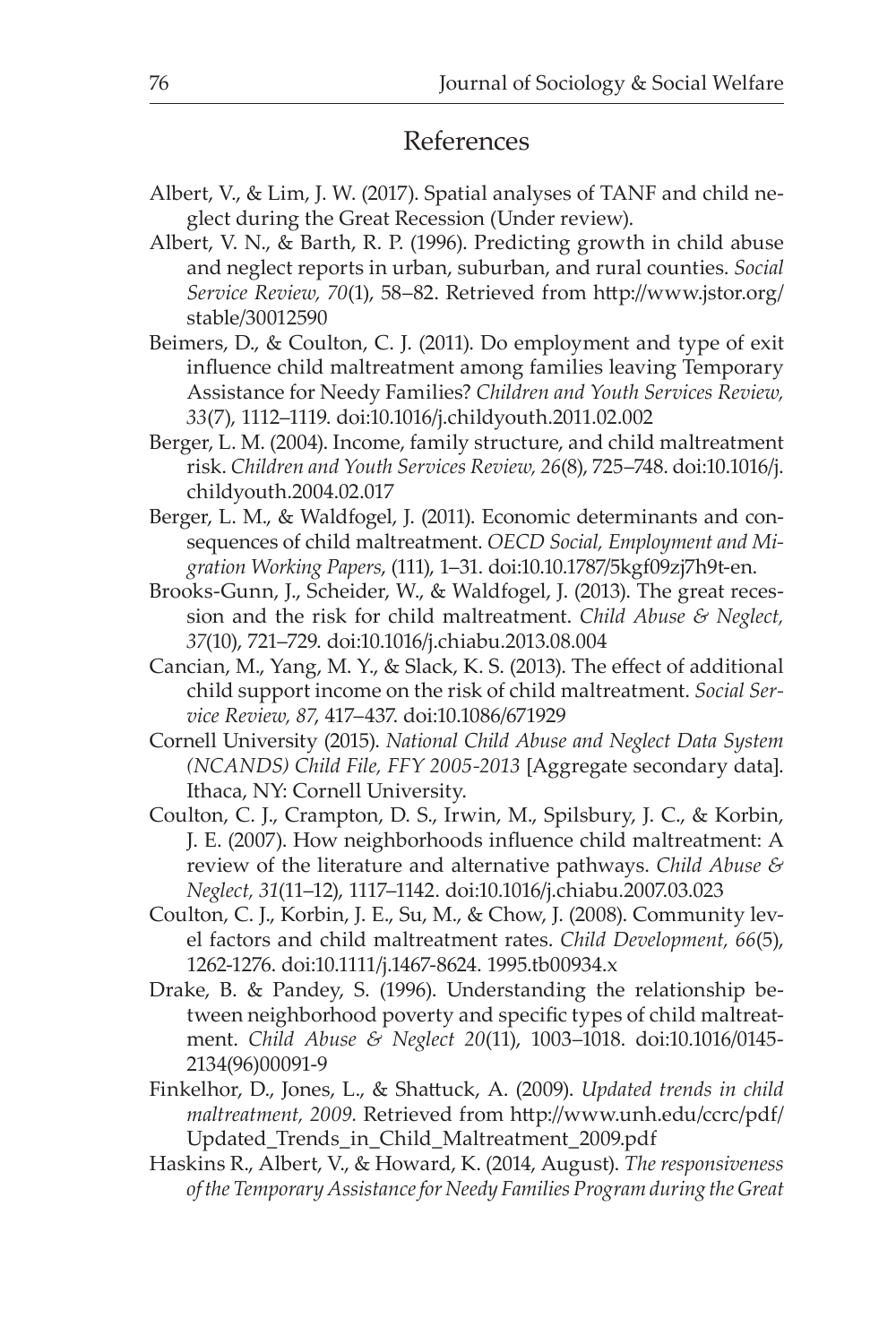*Recession.* Retrieved from http: //www.brookings.edu/research/ papers/2014/08/responsiveness-tanf-great-recessions-haskins

- Jones, E. D., & McCurdy, K. (1992). The links between types of maltreatment and demographic characteristics of children. *Child Abuse & Neglect, 16*(2), 201–215. doi:10.1016/0145-2134 (92)90028-P
- Kassabian, D., Vericker, T., Searle, D., & Murphy, M. (2011). Welfare rules databook: State TANF policies as of July 2010. *Washington, DC: The Urban Institute. http://www.urban. org/url.cfm.*
- Millett, L., Lanier, P., & Drake, B. (2011). Are economic trends associated with child maltreatment? Preliminary results from the recent recession using state level data. *Children and Youth Services Review, 33*(7), 1280–1287. doi:10.1016/.childyouth.2011.03.001
- Pelton, L. H. (2015). The continuing role of material factors in child maltreatment and placement. *Child Abuse and Neglect*, 41, 30-39. doi:10.1016/j.chiabu.2014.08.001
- Plotnick, R. D., Garfinkel, I., Mclanahan, S. S., & Ku, I. (2007). The impact of child support enforcement on nonmarital childbearing. *Journal of Policy Analysis and Management, 26*(1), 79–98. doi: 10.1002/ pam.20228
- Reilly, T., & Vitek, K. (2015). *TANF cuts: Is Arizona shortsighted in its dwindling support for poor families?* Retrieved from https://morrisoninstitute.asu.edu/sites/default/files/content/products/TANF. doc\_0.pdf
- Ryan, J. P., & Schuerman, J. R. (2004). Matching family problems with specific family preservation services: A study of service effectiveness. *Children and Youth Services Review, 26*(4), 347–372. doi:10.1016/j. childyouth.2004.01.004
- Sedlak, A., & Broadhurst, D. D. (1996). *Third national incidence study of child abuse and neglect* (NIS-3). Washington, DC: The National Center on Child Abuse and Neglect.
- Sedlak, A. J., Mettenburg, J., Basena, M., Petta, I., McPherson, K., Greene, A., and Li, S. (2010). *Fourth national incidence study of child abuse and neglect* (NIS–4): *Report to congress.* Washington, DC: US Department of Health and Human Services, Administration for Children and Families.
- Sell, K., Zlotnik, S., Noonan, K., & Rubin, D. (2010). *The effect of recession on child well-being: A synthesis of the evidence by PolicyLab, The Children's Hospital of Philadelphia.* Washington, DC: First Focus.
- Schott, L., Pavetti, L., & Floyd, I. (2015). *How states use federal and state funds under the TANF Block Grant.* Retrieved from http://www. cbpp.org/research/family-income-support/how-states-use-federal-and-state-funds-under-the-tanf-block-grant